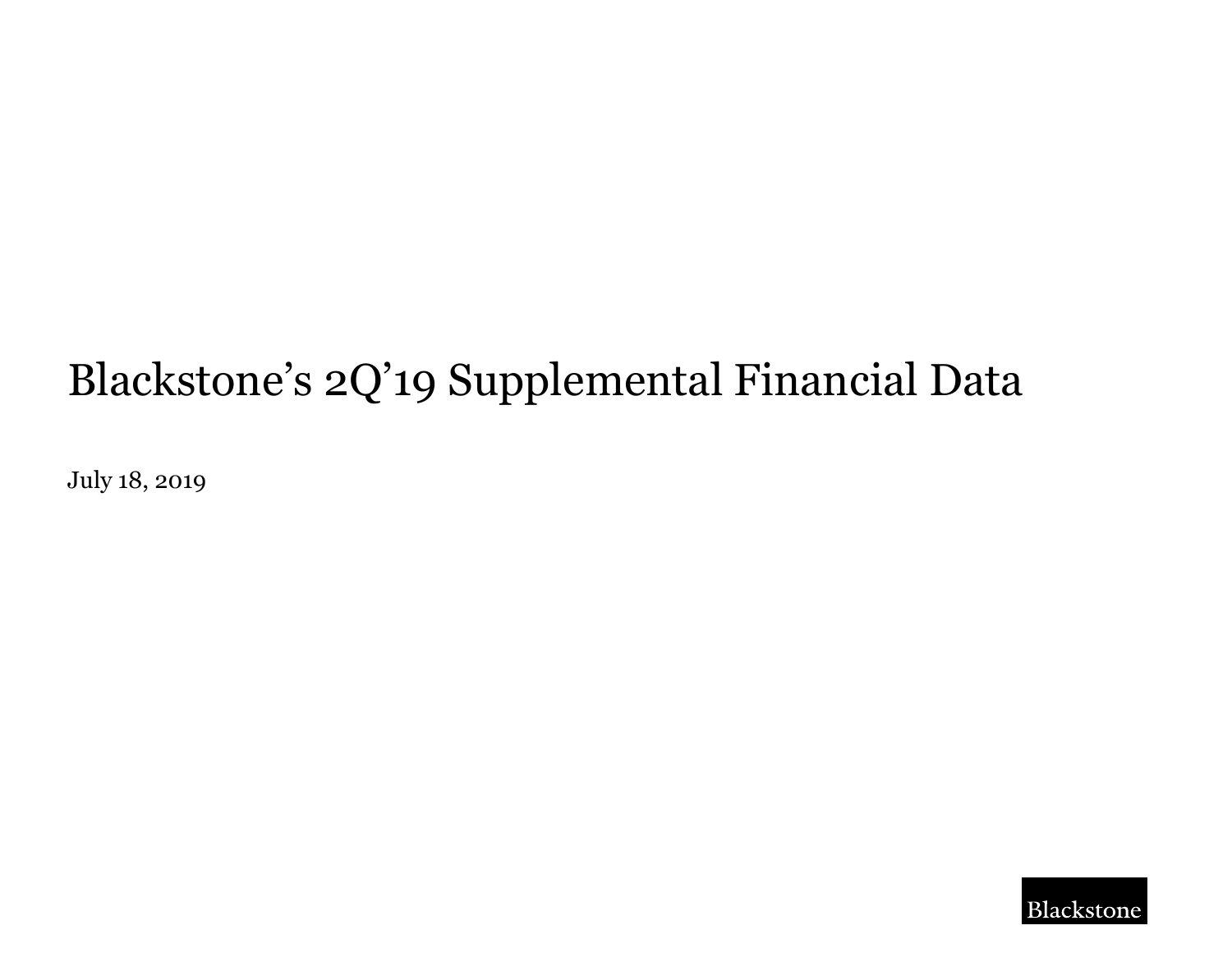#### **Total Segments**

|                                             |                  |                        |                   |                       |                             |                   |                   |                   |                  |                            | Year-to-Date     |                  |
|---------------------------------------------|------------------|------------------------|-------------------|-----------------------|-----------------------------|-------------------|-------------------|-------------------|------------------|----------------------------|------------------|------------------|
| (Dollars in Thousands)                      | 1Q'17            | 2Q'17                  | 3Q'17             | 4Q'17                 | 1Q'18                       | 2Q'18             | 3Q'18             | 4Q'18             | 1Q'19            | 2Q'19                      | 2Q'18            | 2Q'19            |
| Management and Advisory Fees, Net           |                  |                        |                   |                       |                             |                   |                   |                   |                  |                            |                  |                  |
| <b>Base Management Fees</b>                 | 642,958 \$<br>Ŝ. | 671,368 \$             | 669,902 \$        | 696,163 \$            | 707,156 \$                  | 692,915 \$        | 721,606 \$        | 722,648 \$        | 757,518 \$       | 805,315                    | 1,400,071<br>.s  | 1,562,833<br>-S  |
| Transaction, Advisory and Other Fees, Net   | 40,222           | 38,892                 | 32,295            | 45,407                | 37,066                      | 40,912            | 73,944            | 77,576            | 65,150           | 61,495                     | 77,978           | 126,645          |
| Management Fee Offsets                      | (33, 599)        | (13, 424)              | (10, 215)         | (9, 178)              | (8, 178)                    | (10, 833)         | (16, 331)         | (2,029)           | (8,606)          | (22, 654)                  | (19, 011)        | (31, 260)        |
| Total Management and Advisory Fees, Net     | 649,581          | 696,836                | 691,982           | 732,392               | 736,044                     | 722,994           | 779,219           | 798,195           | 814,062          | 844,156                    | 1,459,038        | 1,658,218        |
| Fee Related Performance Revenues            | 27,214           | 28,356                 | 65,786            | 48,089                | 3,837                       | 45,515            | 30,299            | 44,185            | 7,779            | 13,624                     | 49,352           | 21,403           |
| Fee Related Compensation                    | (274, 078)       | (292, 511)             | (307, 017)        | (312,033)             | (296, 074)                  | (306, 243)        | (334, 545)        | (279, 284)        | (324, 031)       | (293, 834)                 | (602, 317)       | (617, 865)       |
| <b>Other Operating Expenses</b>             | (96, 462)        | (105, 838)             | (106, 617)        | (115, 949)            | (107,092)                   | (122, 466)        | (128, 745)        | (130, 025)        | (123, 311)       | (142, 121)                 | (229, 558)       | (265, 432)       |
| <b>Fee Related Earnings</b>                 | 306,255          | 326,843 \$<br>- S      | 344,134           | 352,499 \$<br>- S     | 336,715 \$                  | 339,800 \$        | 346,228 \$        | 433,071 \$        | 374,499          | 421,825 \$                 | $676,515$ \$     | 796,324          |
| <b>Realized Performance Revenues</b>        | 1,131,245        | 615,043                | 404,721           | 1,496,798             | 278,371                     | 477,544           | 572,159           | 483,697           | 246,769          | 341,386                    | 755,915          | 588,155          |
| Realized Performance Compensation           | (373, 978)       | (201, 526)             | (148, 808)        | (573, 299)            | (114, 829)                  | (172, 894)        | (190, 773)        | (199, 645)        | (85, 240)        | (125, 466)                 | (287, 723)       | (210, 706)       |
| Realized Principal Investment Income        | 202,894          | 100,887                | 60,188            | 72,225                | 28,693                      | 94,647            | 65,620            | 47,098            | 25,908           | 123,557                    | 123,340          | 149,465          |
| <b>Total Net Realizations</b>               | 960,161          | 514,404                | 316,101           | 995,724               | 192,235                     | 399,297           | 447,006           | 331,150           | 187,437          | 339,477                    | 591,532          | 526,914          |
| <b>Total Segment Distributable Earnings</b> | 1,266,416        | 841,247                | 660,235<br>-5     | 1,348,223<br>- S      | 528,950 \$                  | 739,097           | 793,234<br>- S    | 764,221           | 561,936          | 761,302                    | 1,268,047        | 1,323,238        |
| Net Interest Income (Loss)                  | (10, 954)        | (6, 591)               | (2,864)           | (29, 509)             | (1,853)                     | 2,842             | 9,013             | 11,923            | 5,061            | 2,761                      | 989              | 7,822            |
| <b>Taxes and Related Payables</b>           | (25, 324)        | (53, 291)              | (31, 805)         | (79, 568)             | (25, 042)                   | (41, 797)         | (32, 963)         | (54,063)          | (29, 039)        | (55, 201)                  | (66, 839)        | (84, 240)        |
| <b>Distributable Earnings</b>               | $1,230,138$ \$   | 781,365 \$             | 625,566           | 1,239,146 \$          | 502,055 \$                  | 700,142 \$        | 769,284 \$        | 722,081 \$        | 537,958          | 708,862                    | 1,202,197        | 1,246,820        |
|                                             |                  |                        |                   |                       |                             |                   |                   |                   |                  |                            |                  |                  |
| <b>Total Segment Revenues</b>               | 2.010.934        | 1.441.122<br>-S        | 1.222.677<br>-S   | 2.349.504<br>-S       | 1.046.945<br>-S             | 1.340.700<br>-S   | 1.447.297<br>-S   | 1.373.175<br>-S   | 1.094.518<br>-S  | 1.322.723<br><sub>S</sub>  | 2.387.645<br>-S  | 2,417,241<br>-S  |
| <b>Total Assets Under Management</b>        | \$368.196.917    | 371.056.281<br>S       | -S<br>387.449.746 | 434.128.243<br>-S     | 449.613.826<br>S            | -S<br>439.386.656 | 456.691.832<br>-S | -S<br>472,242,317 | \$511,777,762    | \$545.482.337              | 439.386.656      | \$545,482,337    |
| Fee-Earning Assets Under Management         | \$280.215.551    | 281,934,511<br>S.      | 285.698.425<br>S. | 335.343.998<br>S.     | 344.650.797<br><sub>S</sub> | S.<br>332.978.145 | 342.261.123<br>S. | 342.527.507<br>S. | \$352,993,394    | \$387,864,642              | \$332,978.145    | \$387,864,642    |
| Weighted-Average Fee-Earning AUM            | \$279.582.971    | .966.547<br>-281<br>S. | 284.114.581<br>-S | .353.064<br>-S<br>311 | 343.211.044<br>S            | 328,594,512<br>S. | 340.994.284<br>S. | 343.514.196<br>S. | 349.589.269<br>S | \$368,900.952              | \$334.643.503    | \$359,104,556    |
| LP Capital Invested                         | 9.709.930        | 7,799,624              | 10,043,022<br>-S  | 18,663,837<br>-S      | 9,323,329                   | 8,026,698<br>-S   | 9,358,423<br>-S   | 14.218.797<br>-S  | S<br>10,844,363  | 15,057,660<br><sub>S</sub> | 17,350,027<br>S. | 25,902,023<br>S  |
| <b>Total Capital Invested</b>               | 11,840,913       | 8,382,583              | 10.925.170<br>-S  | 19,529,797<br>-S      | 10,119,519<br>s             | 8,351,772<br>-S   | 9,894,470<br>- S  | 16,349,738<br>- S | \$11,783,583     | 18.283.803<br>S.           | 18.471.291<br>-S | 30,067,386<br>S. |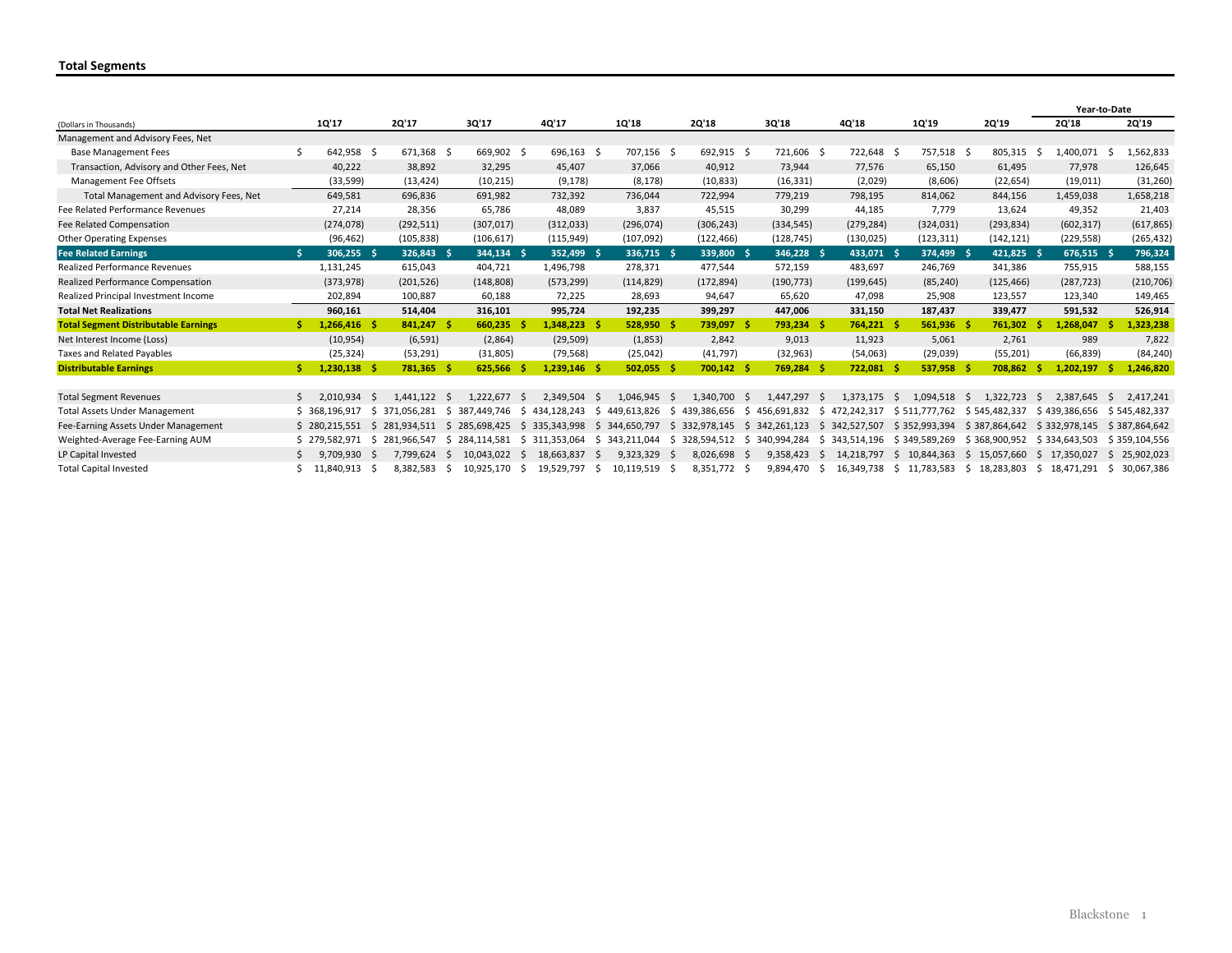#### **Real Estate**

|                                             |   |               |              |             |     |                |    |            |     |               |     |            |          |                      |            |              |             |    |               |    | Year-to-Date |              |               |
|---------------------------------------------|---|---------------|--------------|-------------|-----|----------------|----|------------|-----|---------------|-----|------------|----------|----------------------|------------|--------------|-------------|----|---------------|----|--------------|--------------|---------------|
| (Dollars in Thousands)                      |   | 1Q'17         |              | 2Q'17       |     | 3Q'17          |    | 4Q'17      |     | 1Q'18         |     | 2Q'18      |          | 3Q'18                | 4Q'18      |              | 1Q'19       |    | 2Q'19         |    | 2Q'18        |              | 2Q'19         |
| Management Fees, Net                        |   |               |              |             |     |                |    |            |     |               |     |            |          |                      |            |              |             |    |               |    |              |              |               |
| <b>Base Management Fees</b>                 | s | 197,879       | -S           | 227,865 \$  |     | 224,048 \$     |    | 222,399 \$ |     | 226,526 \$    |     | 249,680 \$ |          | 254,088 \$           | 255,105 \$ |              | 260,245 \$  |    | 255,636 \$    |    | 476,206 \$   |              | 515,881       |
| Transaction and Other Fees, Net             |   | 21,279        |              | 16,087      |     | 20,616         |    | 24,799     |     | 23,088        |     | 23,859     |          | 45,678               | 59,888     |              | 23,911      |    | 23,990        |    | 46,947       |              | 47,901        |
| Management Fee Offsets                      |   | (3,550)       |              | (5,018)     |     | (4, 232)       |    | (3, 134)   |     | (1,668)       |     | (3,785)    |          | (8, 265)             | 2,276      |              | (280)       |    | (1,686)       |    | (5, 453)     |              | (1,966)       |
| Total Management Fees, Net                  |   | 215,608       |              | 238,934     |     | 240,432        |    | 244,064    |     | 247,946       |     | 269,754    |          | 291,501              | 317,269    |              | 283,876     |    | 277,940       |    | 517,700      |              | 561,816       |
| Fee Related Performance Revenues            |   | 3,342         |              | 4,877       |     | 50,551         |    | 20,730     |     | 4,503         |     | 45,515     |          | 30,299               | 44,185     |              | 6,676       |    | 11,072        |    | 50,018       |              | 17,748        |
| Fee Related Compensation                    |   | (96, 740)     |              | (105, 582)  |     | (120, 167)     |    | (114, 822) |     | (100, 610)    |     | (120, 783) |          | (128, 342)           | (109, 695) |              | (114, 816)  |    | (97, 795)     |    | (221, 393)   |              | (212, 611)    |
| <b>Other Operating Expenses</b>             |   | (30, 864)     |              | (33, 379)   |     | (33, 256)      |    | (38, 543)  |     | (29, 417)     |     | (36,026)   |          | (39, 787)            | (41,030)   |              | (38, 986)   |    | (40, 114)     |    | (65, 443)    |              | (79, 100)     |
| <b>Fee Related Earnings</b>                 |   | 91,346        |              | 104,850     | - S | 137,560        |    | 111,429    | - S | 122,422       | - S | 158,460 \$ |          | 153,671<br>- S       | 210,729    |              | 136,750     |    | 151,103       |    | 280,882 \$   |              | 287,853       |
| Realized Performance Revenues               |   | 519,413       |              | 389,442     |     | 261,159        |    | 971,360    |     | 151,181       |     | 317,509    |          | 273,309              | 172,985    |              | 77,182      |    | 198,573       |    | 468,690      |              | 275,755       |
| Realized Performance Compensation           |   | (179, 741)    |              | (124, 513)  |     | (84, 199)      |    | (363,073)  |     | (56, 115)     |     | (94, 716)  |          | (79, 309)            | (54, 179)  |              | (29,900)    |    | (67, 742)     |    | (150, 831)   |              | (97, 642)     |
| Realized Principal Investment Income (Loss) |   | 119,579       |              | 57,599      |     | 44,449         |    | 34,276     |     | 14,690        |     | 50,199     |          | 16,197               | 11,439     |              | (2, 131)    |    | 47,420        |    | 64,889       |              | 45,289        |
| <b>Total Net Realizations</b>               |   | 459,251       |              | 322,528     |     | 221,409        |    | 642,563    |     | 109,756       |     | 272,992    |          | 210,197              | 130,245    |              | 45,151      |    | 178,251       |    | 382,748      |              | 223,402       |
| <b>Segment Distributable Earnings</b>       |   | 550,597       |              | 427,378 \$  |     | 358,969        |    | 753,992    | - S | 232,178       | - S | 431,452 \$ |          | 363,868 \$           | 340,974 \$ |              | 181,901     |    | 329,354       |    | 663,630      |              | 511,255       |
|                                             |   |               |              |             |     |                |    |            |     |               |     |            |          |                      |            |              |             |    |               |    |              |              |               |
| Segment Revenues                            |   | 857.942       | -S           | 690,852     | -S  | 596,591        | -S | 1,270,430  | - S | 418,320       | -S  | 682,977    | -S       | $611,306$ \$         | 545,878 \$ |              | 365,603     | -S | 535,005       | -S | 1,101,297    |              | 900,608       |
| <b>Total Assets Under Management</b>        |   | \$102.070.930 | <sub>S</sub> | 104.034.287 | S   | .298.844       | S  | 15,340,363 |     | 19.575.884    | \$  | 19.399.973 |          | 19,942,029<br>Ŝ      | 36,247,229 | S            | 140.334.043 |    | \$153,604,820 |    | 119.399.973  |              | \$153,604,820 |
| Fee-Earning Assets Under Management         |   | 71,904,741    | -5           | 73.710.243  | -S  | .521<br>75.08: | -S | 83.984.824 | -S  | 284.578<br>87 | -S  | 776.501    | S        | 772.735<br>90.<br>-S | 93.252.724 | S            | 94.223.034  |    | \$112.287.094 |    | 88.776.501   |              | \$112,287,094 |
| Weighted-Average Fee-Earning AUM            |   | 72,268,792    | -S           | 73.320.319  | -S  | 74.340.895     | -S | 77.626.395 | -S  | 86.670.284    | -S  | 88.050.906 | <b>S</b> | 90.280.123<br>-S     | 92.086.794 | <sub>S</sub> | 94.392.083  |    | \$101.945.422 |    | 86.744.980   | <sub>S</sub> | 97,907,144    |
| LP Capital Invested                         |   | 2,590,419     |              | 2,371,918   | -S  | 3.778.790      | -S | 10.845.388 | -S  | 4,254,201     | -S  | 4,538,154  | .S       | 3.977.693<br>S       | 5,604,384  | -S           | 3.040.066   | 5  | 3.887.091     |    | 8,792,355    |              | 6,927,157     |
| <b>Total Capital Invested</b>               |   | 2,651,965 \$  |              | 2,379,922   | - S | 3,841,972 \$   |    | 11,008,356 | - S | 4,342,936 \$  |     | 4,600,382  | - S      | $4,053,615$ \$       | 5,729,441  | -S           | 3,090,432   | -S | 3,933,090     |    | 8,943,318    | -S           | 7,023,522     |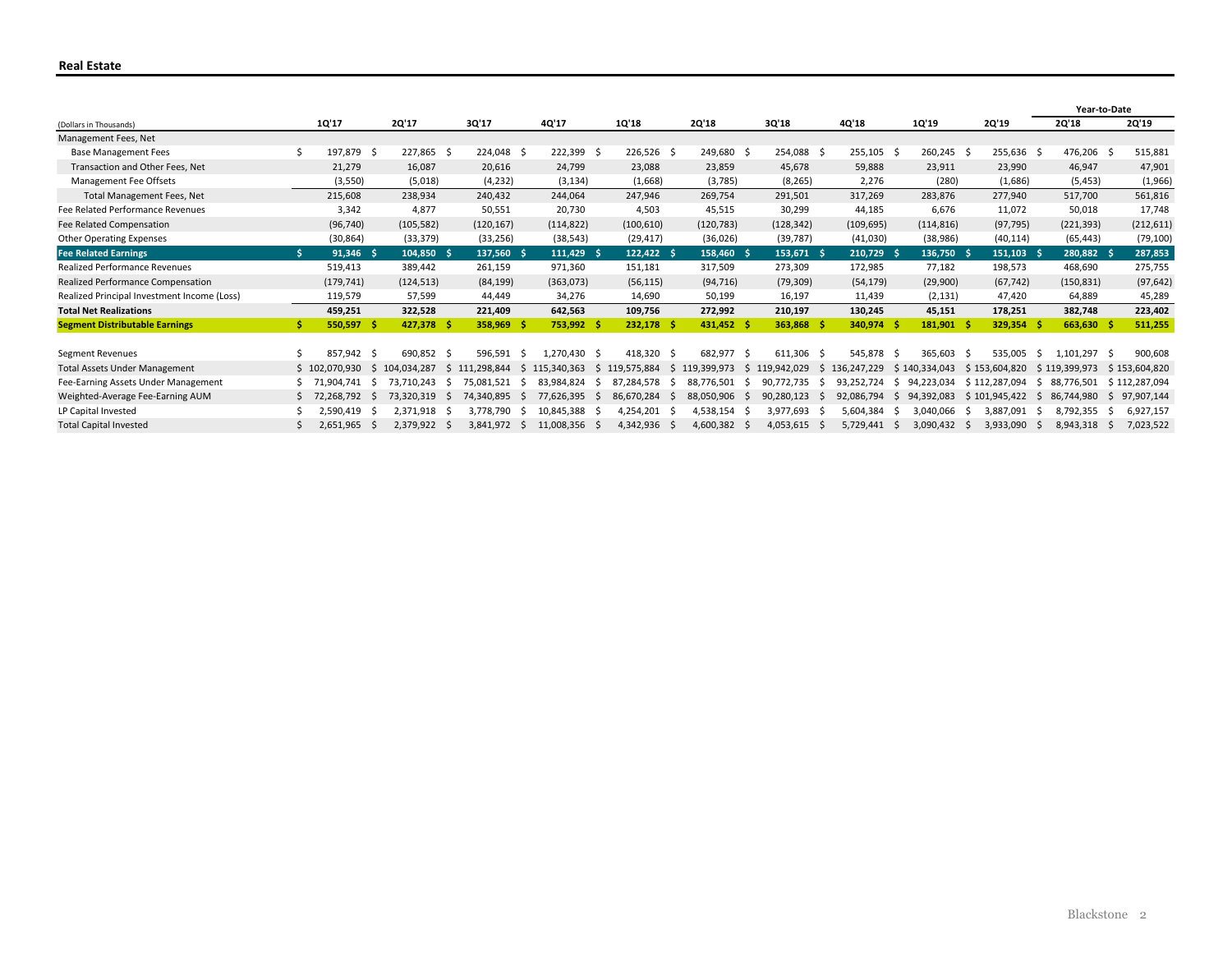#### **Private Equity**

|                                           |    |             |     |            |     |                |    |                            |              |               |    |             |     |                  |   |             |     |                |     |               |     | Year-to-Date  |              |               |
|-------------------------------------------|----|-------------|-----|------------|-----|----------------|----|----------------------------|--------------|---------------|----|-------------|-----|------------------|---|-------------|-----|----------------|-----|---------------|-----|---------------|--------------|---------------|
| (Dollars in Thousands)                    |    | 1Q'17       |     | 2Q'17      |     | 3Q'17          |    | 4Q'17                      |              | 1Q'18         |    | 2Q'18       |     | 3Q'18            |   | 4Q'18       |     | 1Q'19          |     | 2Q'19         |     | 2Q'18         |              | 2Q'19         |
| Management and Advisory Fees, Net         |    |             |     |            |     |                |    |                            |              |               |    |             |     |                  |   |             |     |                |     |               |     |               |              |               |
| <b>Base Management Fees</b>               |    | 176,706     | - S | 177,684    | - S | 182,764        | -S | 187,664<br>- S             |              | 182,961 \$    |    | 195,521 \$  |     | 205,893<br>- S   |   | 200,848     | - 5 | 219,417        | - 5 | 265,139 \$    |     | 378,482 \$    |              | 484,556       |
| Transaction, Advisory and Other Fees, Net |    | 16,176      |     | 17,289     |     | 8,748          |    | 15,411                     |              | 11,094        |    | 12,780      |     | 21,709           |   | 12,582      |     | 37,291         |     | 31,526        |     | 23,874        |              | 68,817        |
| Management Fee Offsets                    |    | (12, 190)   |     | (3,753)    |     | (1,088)        |    | (976)                      |              | (3, 193)      |    | (4, 351)    |     | (4, 973)         |   | (987)       |     | (4,985)        |     | (17, 689)     |     | (7, 544)      |              | (22, 674)     |
| Total Management and Advisory Fees, Net   |    | 180,692     |     | 191,220    |     | 190,424        |    | 202,099                    |              | 190,862       |    | 203,950     |     | 222,629          |   | 212,443     |     | 251,723        |     | 278,976       |     | 394,812       |              | 530,699       |
| Fee Related Compensation                  |    | (79, 158)   |     | (86, 209)  |     | (91, 512)      |    | (90, 683)                  |              | (89, 566)     |    | (94, 170)   |     | (105, 621)       |   | (86,089)    |     | (107, 587)     |     | (105, 107)    |     | (183, 736)    |              | (212, 694)    |
| <b>Other Operating Expenses</b>           |    | (27, 761)   |     | (28, 592)  |     | (32, 166)      |    | (32, 478)                  |              | (31, 151)     |    | (36,047)    |     | (36, 654)        |   | (29, 244)   |     | (34, 201)      |     | (40, 429)     |     | (67, 198)     |              | (74, 630)     |
| <b>Fee Related Earnings</b>               |    | 73,773      | - S | 76,419 \$  |     | $66,746$ \$    |    | 78,938 \$                  |              | $70,145$ \$   |    | 73,733 \$   |     | $80,354$ \$      |   | $97,110$ \$ |     | 109,935        |     | 133,440 \$    |     | 143,878 \$    |              | 243,375       |
| <b>Realized Performance Revenues</b>      |    | 582,681     |     | 198,168    |     | 101,918        |    | 274,421                    |              | 77,123        |    | 138,171     |     | 290,012          |   | 252,100     |     | 156,599        |     | 122,907       |     | 215,294       |              | 279,506       |
| Realized Performance Compensation         |    | (181, 633)  |     | (63,060)   |     | (48, 019)      |    | (111, 832)                 |              | (33,045)      |    | (68, 513)   |     | (106, 400)       |   | (110, 209)  |     | (50, 556)      |     | (52,081)      |     | (101, 558)    |              | (102, 637)    |
| Realized Principal Investment Income      |    | 81,294      |     | 41,168     |     | 7,077          |    | 25,298                     |              | 6,338         |    | 32,600      |     | 44,408           |   | 26,385      |     | 25,139         |     | 42,906        |     | 38,938        |              | 68,045        |
| <b>Total Net Realizations</b>             |    | 482,342     |     | 176,276    |     | 60,976         |    | 187,887                    |              | 50,416        |    | 102,258     |     | 228,020          |   | 168,276     |     | 131,182        |     | 113,732       |     | 152,674       |              | 244,914       |
| <b>Segment Distributable Earnings</b>     |    | 556,115     | -S  | 252,695    | -5  | 127,722        | -5 | 266,825<br>-S              |              | 120,561       | -S | 175,991     | - S | 308,374<br>-S    |   | 265,386     |     | 241,117        |     | $247,172$ \$  |     | $296,552$ \$  |              | 488,289       |
|                                           |    |             |     |            |     |                |    |                            |              |               |    |             |     |                  |   |             |     |                |     |               |     |               |              |               |
| Segment Revenues                          | S. | 844.667     | -S  | 430,556 \$ |     | 299,419 \$     |    | 501,818 \$                 |              | 274,323 \$    |    | 374,721     | - S | 557,049<br>- S   |   | 490,928     |     | 433,461        | - S | 444.789       | - S | 649,044       | <sub>S</sub> | 878,250       |
| <b>Total Assets Under Management</b>      |    | 99.707.057  | 5   | 00.019.716 | S.  | 102.453.979    | S. | 105.560.576                | -S<br>-111   | .414.214      | S  | 119.524.518 | .s  | 126.184.368      | S | .665.286    | S   | 1.988.748      |     | \$171.171.687 |     | \$119.524.518 |              | \$171.171.687 |
| Fee-Earning Assets Under Management       |    | .286<br>68. |     | 68.029.670 |     | .538.062<br>67 | S. | 70.140.883<br><sub>S</sub> |              | 72.398.415    | -S | 78.045.697  |     | 78.195.072       |   | .008.166    |     | 85.446.868     | S   | 96.467.272    |     | 78.045.697    |              | 96.467.272    |
| Weighted-Average Fee-Earning AUM          |    | 68.613.668  | -S  | 68.194.287 | -S  | .606.365<br>67 | -S | 68.815.882                 | <sub>S</sub> | .372<br>1.881 | -S | 73.587.774  | .S  | 78.938.034       |   | 79.101.203  |     | 83<br>.353.397 |     | 89.368.698    | -S  | 72.839.192    | S.           | 86,332,130    |
| LP Capital Invested                       |    | 4.736.388   | 5   | 3,846,841  | -5  | 3,725,919      | -S | 4,614,237<br>-S            |              | 3,301,949     | -S | 2,356,960   |     | 2,981,402<br>-S  |   | 5,541,364   |     | 6,428,992      | S   | 6,909,871     | -S  | 5.658.909     | S.           | 13,338,863    |
| <b>Total Capital Invested</b>             |    | 6,748,859   |     | 4,221,479  |     | 4,279,062      | -S | 4,929,609<br>-5            |              | 3,955,198     | -S | 2,586,395   | - S | 3,276,586<br>- 5 |   | 6,833,187   |     | 7,106,190      |     | 8,529,474     |     | 6,541,593     | -S           | 15,635,664    |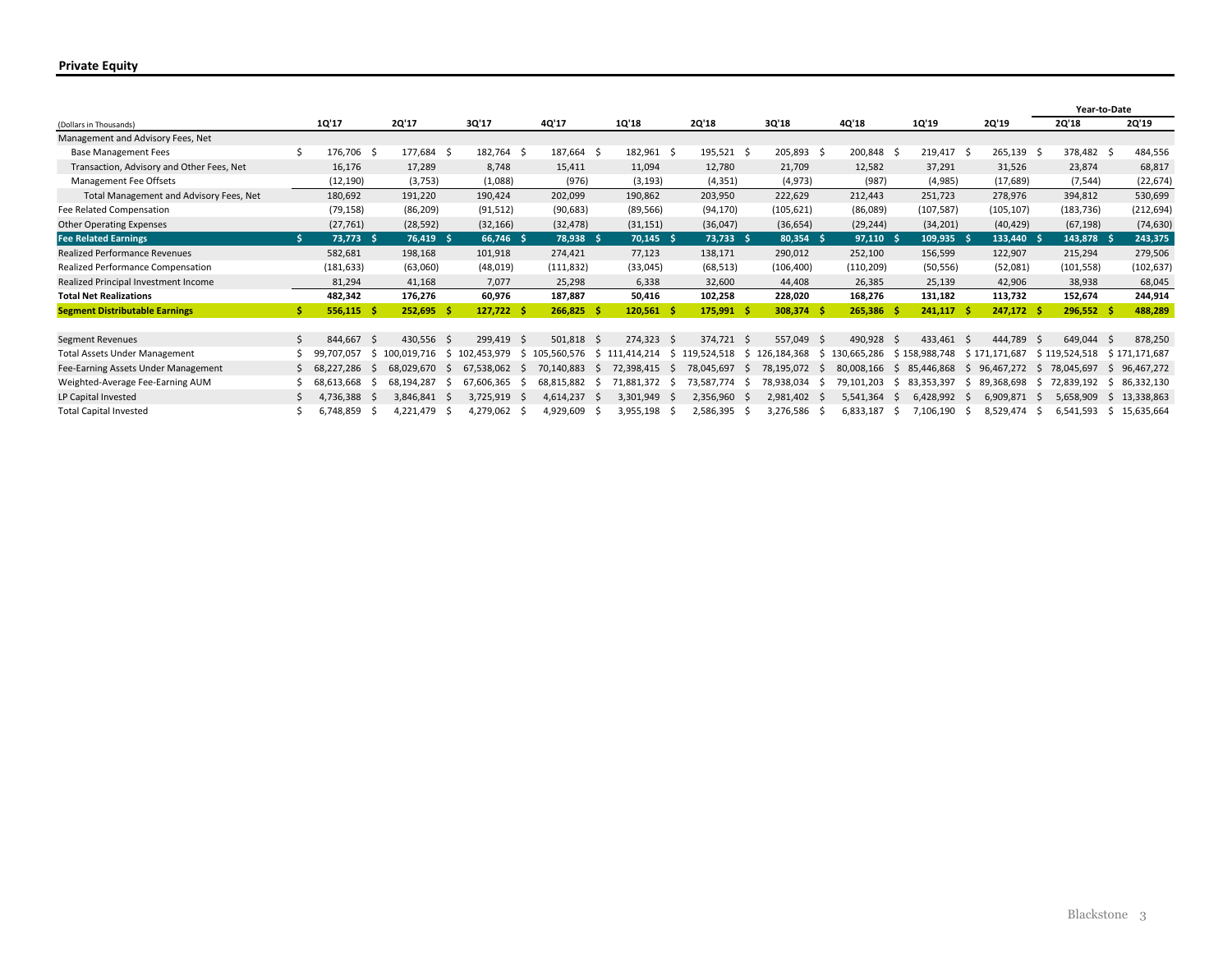### **Hedge Fund Solutions**

|                                             |    |                |     |                          |            |            |     |                  |             |     |                  |            |    |                  |    |                          |    | Year-to-Date             |    |                          |
|---------------------------------------------|----|----------------|-----|--------------------------|------------|------------|-----|------------------|-------------|-----|------------------|------------|----|------------------|----|--------------------------|----|--------------------------|----|--------------------------|
| (Dollars in Thousands)                      |    | 1Q'17          |     | 2Q'17                    | 3Q'17      | 4Q'17      |     | 1Q'18            | 2Q'18       |     | 3Q'18            | 4Q'18      |    | 1Q'19            |    | 2Q'19                    |    | 2Q'18                    |    | 2Q'19                    |
| Management Fees, Net                        |    |                |     |                          |            |            |     |                  |             |     |                  |            |    |                  |    |                          |    |                          |    |                          |
| <b>Base Management Fees</b>                 | .S | 128,468 \$     |     | 128,698 \$               | 129,410 \$ | 129,472    | -S  | 129,228<br>- 5   | 129,553     | - S | 129,554<br>-S    | 131,447    | -S | 137,328          |    | 136,990                  |    | 258,781                  |    | 274,318                  |
| Transaction and Other Fees, Net             |    | 259            |     | 1,696                    | 48         | 977        |     | 345              | 812         |     | 766              | 1,257      |    | 318              |    | 723                      |    | 1,157                    |    | 1,041                    |
| Management Fee Offsets                      |    | $\sim$         |     | $\overline{\phantom{a}}$ | (28)       | (65)       |     | $\sim$           |             |     | ٠                | (93)       |    | $\sim$           |    | $\overline{\phantom{a}}$ |    | $\overline{\phantom{a}}$ |    | $\overline{\phantom{a}}$ |
| Total Management Fees, Net                  |    | 128,727        |     | 130,394                  | 129,430    | 130,384    |     | 129,573          | 130,365     |     | 130,320          | 132,611    |    | 137,646          |    | 137,713                  |    | 259,938                  |    | 275,359                  |
| Fee Related Compensation                    |    | (37, 865)      |     | (39, 278)                | (37, 450)  | (32, 331)  |     | (39, 639)        | (40, 533)   |     | (43, 443)        | (38, 557)  |    | (42, 954)        |    | (36, 622)                |    | (80, 172)                |    | (79, 576)                |
| <b>Other Operating Expenses</b>             |    | (16, 379)      |     | (16, 318)                | (17, 958)  | (17,610)   |     | (18, 785)        | (18, 494)   |     | (20, 753)        | (19, 740)  |    | (17, 885)        |    | (21, 112)                |    | (37, 279)                |    | (38, 997)                |
| <b>Fee Related Earnings</b>                 |    | 74,483 \$      |     | 74,798 \$                | 74,022 \$  | 80,443     | -S. | $71,149$ \$      | $71,338$ \$ |     | $66,124$ \$      | 74,314 \$  |    | 76,807           |    | 79,979                   |    | 142,487                  |    | 156,786                  |
| <b>Realized Performance Revenues</b>        |    | 14,684         |     | 6,995                    | 14,217     | 118,447    |     | 10,177           | 7,270       |     | 3,985            | 20,987     |    | 4,091            |    | 11,960                   |    | 17,447                   |    | 16,051                   |
| Realized Performance Compensation           |    | (4, 171)       |     | (2,008)                  | (3,588)    | (30, 940)  |     | (2,923)          | (2, 546)    |     | (1, 922)         | (14, 401)  |    | (1, 413)         |    | (2, 175)                 |    | (5, 469)                 |    | (3,588)                  |
| Realized Principal Investment Income (Loss) |    | (632)          |     | 225                      | 1,316      | 8,165      |     | 640              | 7,766       |     | 2,024            | 6,609      |    | (283)            |    | 12,306                   |    | 8,406                    |    | 12,023                   |
| <b>Total Net Realizations</b>               |    | 9,881          |     | 5,212                    | 11,945     | 95,672     |     | 7,894            | 12,490      |     | 4,087            | 13,195     |    | 2,395            |    | 22,091                   |    | 20,384                   |    | 24,486                   |
| <b>Segment Distributable Earnings</b>       |    | 84,364         |     | 80,010                   | 85,967     | 176,115    |     | 79,043           | 83,828      | -Ś  | 70,211           | 87,509     |    | 79,202           |    | 102,070                  |    | 162,871                  |    | 181,272                  |
|                                             |    |                |     |                          |            |            |     |                  |             |     |                  |            |    |                  |    |                          |    |                          |    |                          |
| Segment Revenues                            | Ŝ. | 142,779 \$     |     | 137,614 \$               | 144,963 \$ | 256,996 \$ |     | 140,390<br>-S    | 145,401 \$  |     | 136,329<br>-S    | 160,207    | -S | 141.454          | S  | 161,979                  | ς  | 285,791                  |    | 303,433                  |
| <b>Total Assets Under Management</b>        |    | 73.303.381     | -S  | 72.476.444               | 74,219,563 | 75.090.834 |     | 78,657,551       | 77.403.078  | S   | 80,005,136       | 77,814,516 |    | S 80<br>.182.772 |    | \$81.435.680             |    | S 77.403.078             |    | \$81,435,680             |
| Fee-Earning Assets Under Management         |    | .528<br>68.812 |     | 67.824.464               | 69.037.961 | 69.914.061 | S   | 73.570.498       | 71,889,290  | -S  | 74.558.599       | 72.280.606 |    | \$73.647.014     |    | \$74,653,420             |    | \$71.889.290             |    | \$74,653,420             |
| Weighted-Average Fee-Earning AUM            |    | 68.406.531     | - S | 69,301,<br>.130          | 68,957,501 | 71,101,632 | 5   | 72,979,993<br>-5 | 73,635,114  | -S  | 74,637,255<br>-S | 74,232,169 |    | S 73.458.940     |    | \$74.793.579             |    | \$73.269.990             |    | \$74,194,723             |
| LP Capital Invested                         | Ŝ. | 121,857 \$     |     | 89,985<br>- 9            | 360,748 \$ | 328,640 \$ |     | 755,818<br>-S    | 112,753     | - S | 226,086<br>- S   | 376,061    | -S | 108.006          | S. | 1,101,801                | -S | 868,571                  | -S | 1,209,807                |
| <b>Total Capital Invested</b>               |    | 121,888 \$     |     | 93,191 \$                | 363,420 \$ | 383,070    | -S  | 785,874          | 113,108     | - S | 227,870<br>-S    | 575,115    | -S | 231,590          | -5 | 2.101.802                |    | 898,982                  |    | 2,333,392                |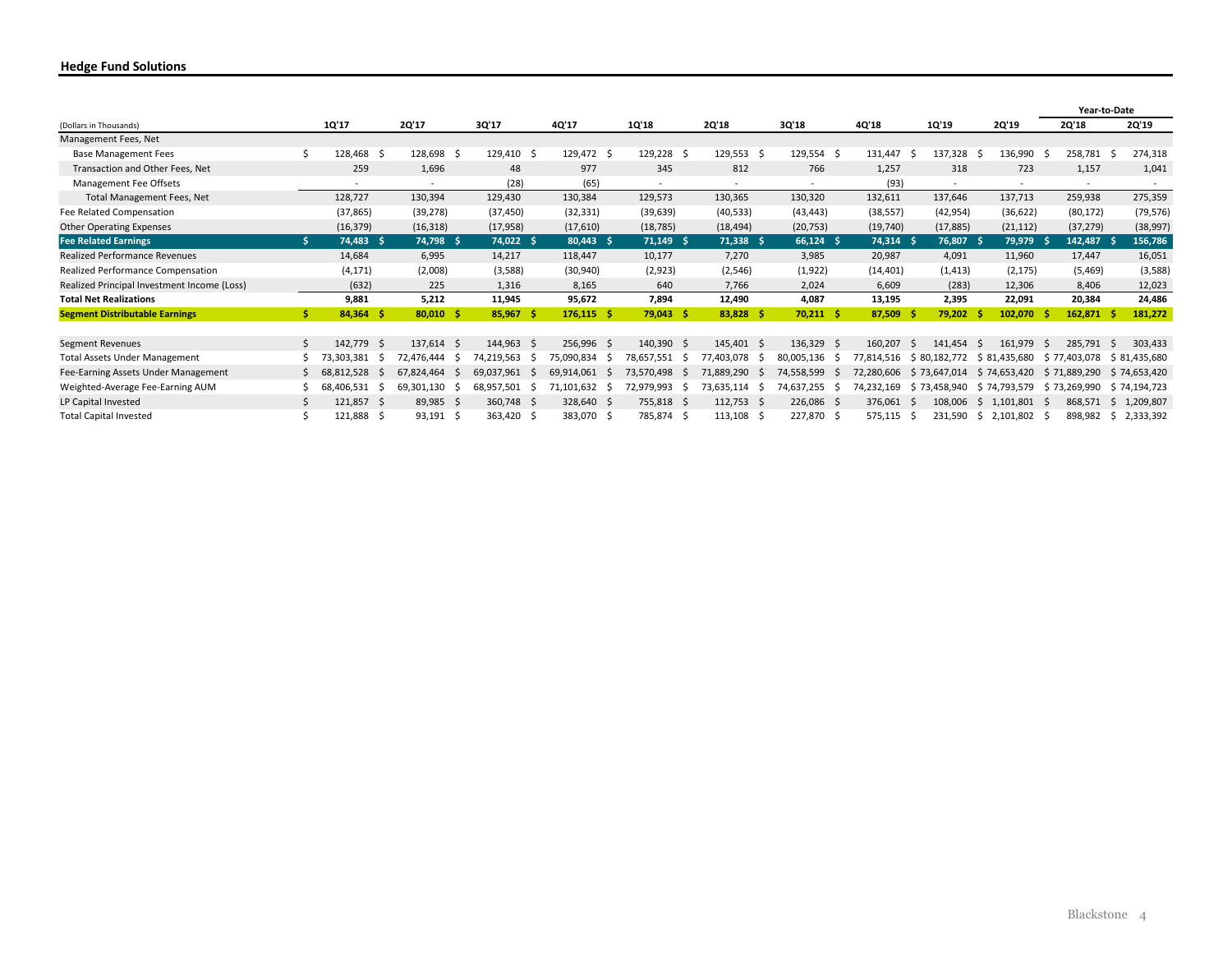|                                          |   |                 |     |                  |              |            |             |     |                |     |                          |          |            |     |             |     |             |     |               |    | Year-to-Date  |     |               |
|------------------------------------------|---|-----------------|-----|------------------|--------------|------------|-------------|-----|----------------|-----|--------------------------|----------|------------|-----|-------------|-----|-------------|-----|---------------|----|---------------|-----|---------------|
| (Dollars in Thousands)                   |   | 1Q'17           |     | 2Q'17            | 3Q'17        |            | 4Q'17       |     | 1Q'18          |     | 2Q'18                    |          | 3Q'18      |     | 4Q'18       |     | 1Q'19       |     | 2Q'19         |    | 2Q'18         |     | 2Q'19         |
| Management Fees, Net                     |   |                 |     |                  |              |            |             |     |                |     |                          |          |            |     |             |     |             |     |               |    |               |     |               |
| <b>Base Management Fees</b>              | 5 | 139,905 \$      |     | 137,121 \$       |              | 133,680 \$ | 156,628 \$  |     | 168,441 \$     |     | 118,161 \$               |          | 132,071 \$ |     | 135,248     | - S | 140,528 \$  |     | 147,550 \$    |    | 286,602 \$    |     | 288,078       |
| Transaction and Other Fees, Net          |   | 2,508           |     | 3,820            | 2,883        |            | 4,220       |     | 2,539          |     | 3,461                    |          | 5,791      |     | 3,849       |     | 3,630       |     | 5,256         |    | 6,000         |     | 8,886         |
| Management Fee Offsets                   |   | (17, 859)       |     | (4, 653)         | (4, 867)     |            | (5,003)     |     | (3, 317)       |     | (2,697)                  |          | (3,093)    |     | (3, 225)    |     | (3, 341)    |     | (3, 279)      |    | (6,014)       |     | (6,620)       |
| Total Management Fees, Net               |   | 124,554         |     | 136,288          | 131,696      |            | 155,845     |     | 167,663        |     | 118,925                  |          | 134,769    |     | 135,872     |     | 140,817     |     | 149,527       |    | 286,588       |     | 290,344       |
| Fee Related Performance Revenues         |   | 23,872          |     | 23,479           | 15,235       |            | 27,359      |     | (666)          |     | $\overline{\phantom{a}}$ |          |            |     |             |     | 1,103       |     | 2,552         |    | (666)         |     | 3,655         |
| Fee Related Compensation                 |   | (60, 315)       |     | (61, 442)        | (57, 888)    |            | (74, 197)   |     | (66, 259)      |     | (50, 757)                |          | (57, 139)  |     | (44, 943)   |     | (58, 674)   |     | (54, 310)     |    | (117, 016)    |     | (112, 984)    |
| <b>Other Operating Expenses</b>          |   | (21, 458)       |     | (27, 549)        | (23, 237)    |            | (27, 318)   |     | (27, 739)      |     | (31, 899)                |          | (31, 551)  |     | (40, 011)   |     | (32, 239)   |     | (40, 466)     |    | (59, 638)     |     | (72, 705)     |
| <b>Fee Related Earnings</b>              |   | 66,653          | - S | 70,776 \$        | 65,806       | - S        | 81,689 \$   |     | 72,999         | - S | $36,269$ \$              |          | 46,079 \$  |     | $50,918$ \$ |     | 51,007      |     | $57,303$ \$   |    | $109,268$ \$  |     | 108,310       |
| <b>Realized Performance Revenues</b>     |   | 14,467          |     | 20,438           | 27,427       |            | 132,570     |     | 39,890         |     | 14,594                   |          | 4,853      |     | 37,625      |     | 8,897       |     | 7,946         |    | 54,484        |     | 16,843        |
| <b>Realized Performance Compensation</b> |   | (8, 433)        |     | (11, 945)        | (13,002)     |            | (67, 454)   |     | (22, 746)      |     | (7, 119)                 |          | (3, 142)   |     | (20, 856)   |     | (3, 371)    |     | (3, 468)      |    | (29, 865)     |     | (6, 839)      |
| Realized Principal Investment Income     |   | 2,653           |     | 1,895            | 7,346        |            | 4,486       |     | 7,025          |     | 4,082                    |          | 2,991      |     | 2,665       |     | 3,183       |     | 20,925        |    | 11,107        |     | 24,108        |
| <b>Total Net Realizations</b>            |   | 8,687           |     | 10,388           | 21,771       |            | 69,602      |     | 24,169         |     | 11,557                   |          | 4,702      |     | 19,434      |     | 8,709       |     | 25,403        |    | 35,726        |     | 34,112        |
| <b>Segment Distributable Earnings</b>    |   | 75,340          | -S  | 81,164<br>- S    | 87,577       | -S         | 151,291     | - S | $97,168$ \$    |     | 47,826                   | - S      | 50,781     | - S | 70,352      | -S  | 59,716      |     | 82,706        |    | 144,994       | s   | 142,422       |
|                                          |   |                 |     |                  |              |            |             |     |                |     |                          |          |            |     |             |     |             |     |               |    |               |     |               |
| Segment Revenues                         |   | 165,546 \$      |     | 182,100<br>-S    | 181,704      | -S         | 320,260     | - S | 213,912 \$     |     | 137,601                  | - S      | 142,613    | - S | 176,162     | - S | 154,000     | - S | 180,950 \$    |    | 351,513       | - S | 334,950       |
| <b>Total Assets Under Management</b>     |   | 93,115,549      |     | 94,525,834       | 99.477.360   | Ŝ.         | 136.470     | Ŝ   | 139.966.177    | -Ś  | .059.087                 | <b>S</b> | ,560,299   | .S  | 127,515,286 | S   | 132.272.199 |     | \$139,270,150 | S  | 123,059,087   |     | \$139,270,150 |
| Fee-Earning Assets Under Management      |   | 71,270,996      | -S  | 72.370.134<br>-S | 74.040.881   | S.         | 111.304.230 |     | \$111.397.306  | -S  | 94.266.657               | -S       | 98,734,717 | -S  | 96.986.011  | -S  | 99.676.478  |     | \$104.456.856 | -S | 94.266.657    |     | \$104.456.856 |
| Weighted-Average Fee-Earning AUM         |   | 70.293.980      | -S  | 71.150.811<br>-S | 73.209.820   | -S         | 93.809.155  | S.  | 111.679.395    | -S  | 93.320.718               | -S       | 97.138.872 | -S  | 98.094.030  | -S  | 98.384.849  |     | \$102.793.253 |    | \$101.789.341 |     | \$100,670,559 |
| LP Capital Invested                      |   | .266 S<br>2.261 |     | 1.490.880<br>-S  | 2,177,565    | - S        | 2.875.572   | -S  | 1,011,361      | - S | 1,018,831                | - S      | 2,173,242  | -S  | 2,696,988   | -S  | 1.267.299   | S   | 3.158.897     |    | 2.030.192     | S   | 4,426,196     |
| <b>Total Capital Invested</b>            |   | $2,318,201$ \$  |     | 1,687,991<br>-S  | 2,440,716 \$ |            | 3,208,762   | - S | $1,035,511$ \$ |     | 1,051,887                | - S      | 2,336,399  | - S | 3,211,995   | -S  | 1,355,371   | - S | 3,719,437     |    | 2,087,398     | S   | 5,074,808     |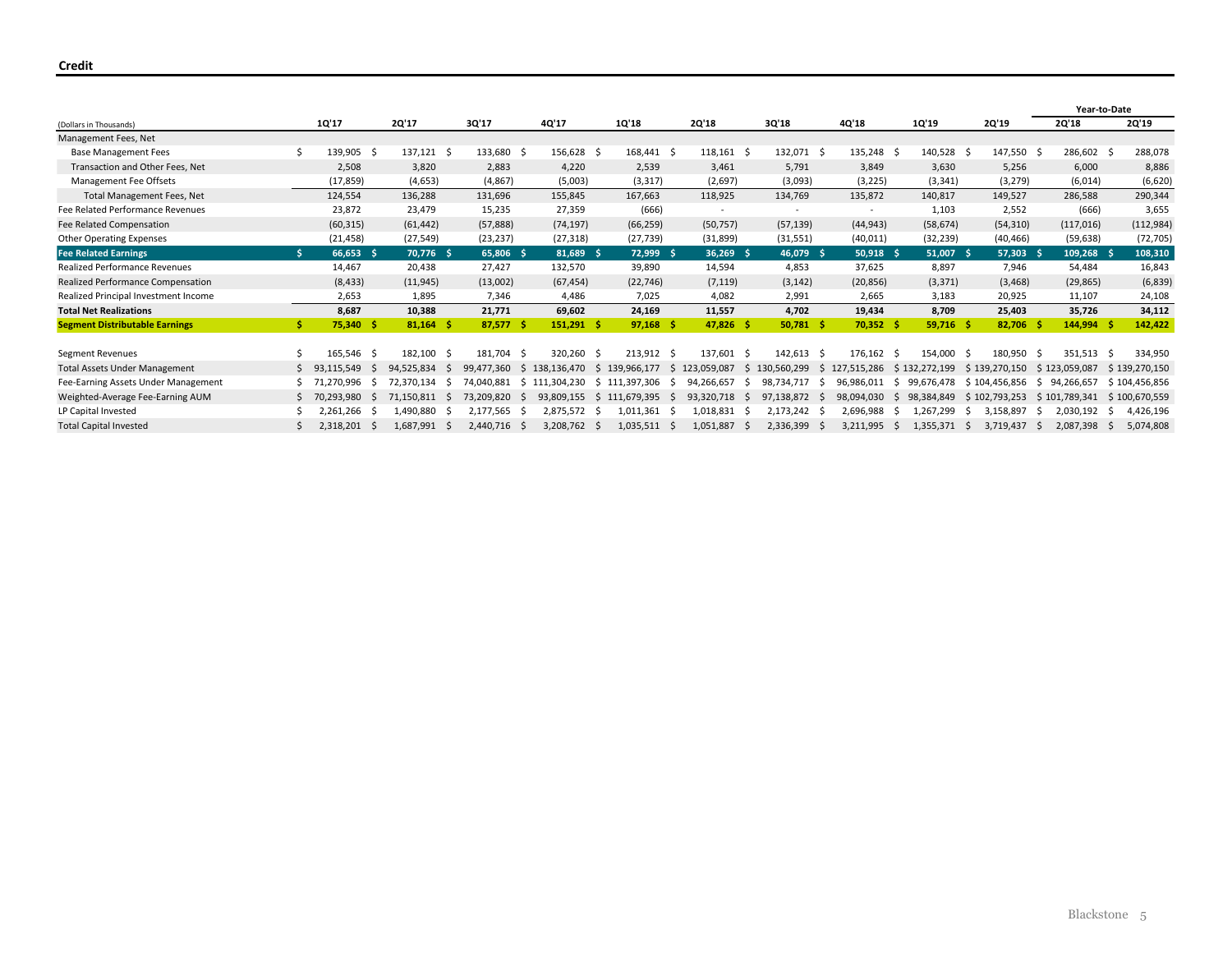# **Total Segments**

| (Dollars in Thousands)                         |    | 2014          |     | 2015          |     | 2016          |                    | 2017          |              | 2018          |
|------------------------------------------------|----|---------------|-----|---------------|-----|---------------|--------------------|---------------|--------------|---------------|
| Management and Advisory Fees, Net              |    |               |     |               |     |               |                    |               |              |               |
| <b>Base Management Fees</b>                    | \$ | 1,987,529     | \$  | 2,196,583     | Ś.  | 2,397,779     | \$                 | 2,680,391     | $\zeta$      | 2,844,325     |
| Transaction, Advisory and Other Fees, Net      |    | 667,282       |     | 461,816       |     | 144,858       |                    | 156,816       |              | 229,498       |
| Management Fee Offsets                         |    | (86, 771)     |     | (93, 494)     |     | (79, 644)     |                    | (66, 416)     |              | (37, 371)     |
| <b>Total Management and Advisory Fees, Net</b> |    | 2,568,040     |     | 2,564,905     |     | 2,462,993     |                    | 2,770,791     |              | 3,036,452     |
| Fee Related Performance Revenues               |    | 63,921        |     | 101,119       |     | 101,430       |                    | 169,445       |              | 123,836       |
| Fee Related Compensation                       |    | (1, 139, 738) |     | (1, 136, 083) |     | (1,054,438)   |                    | (1, 185, 639) |              | (1, 216, 146) |
| <b>Other Operating Expenses</b>                |    | (420, 927)    |     | (448, 575)    |     | (431, 836)    |                    | (424, 866)    |              | (488, 328)    |
| <b>Fee Related Earnings</b>                    | \$ | 1,071,296     | -\$ | 1,081,366     | -\$ | 1,078,149     | $\mathsf{\hat{S}}$ | 1,329,731     | $\mathsf{S}$ | 1,455,814     |
| <b>Realized Performance Revenues</b>           |    | 2,648,420     |     | 3,299,503     |     | 1,545,586     |                    | 3,647,807     |              | 1,811,771     |
| Realized Performance Compensation              |    | (891, 289)    |     | (829, 838)    |     | (483, 257)    |                    | (1, 297, 611) |              | (678, 141)    |
| Realized Principal Investment Income           |    | 543,425       |     | 418,808       |     | 199,869       |                    | 436,194       |              | 236,058       |
| <b>Total Net Realizations</b>                  |    | 2,300,556     |     | 2,888,473     |     | 1,262,198     |                    | 2,786,390     |              | 1,369,688     |
| <b>Total Segment Distributable Earnings</b>    | \$ | 3,371,852     | 'S  | 3,969,839     | \$  | 2,340,347     | \$                 | 4,116,121     | \$           | 2,825,502     |
| Net Interest Income (Loss)                     |    | (36, 511)     |     | (44, 181)     |     | (51, 623)     |                    | (49, 918)     |              | 21,925        |
| <b>Taxes and Related Payables</b>              |    | (280, 788)    |     | (90, 470)     |     | (167, 149)    |                    | (189, 988)    |              | (153, 865)    |
| <b>Distributable Earnings</b>                  | \$ | 3,054,553     | Ŝ   | 3,835,188     | Ŝ   | 2,121,575     | \$                 | 3,876,215     | \$           | 2,693,562     |
|                                                |    |               |     |               |     |               |                    |               |              |               |
| <b>Total Segment Revenues</b>                  | Ś. | 5,823,806     | Ś   | 6,384,335     | \$  | 4,309,878     | \$                 | 7,024,237     | \$           | 5,208,117     |
| <b>Total Assets Under Management</b>           |    | \$290,381,069 |     | \$336,384,575 |     | \$366,553,465 |                    | \$434,128,243 |              | \$472,242,317 |
| Fee-Earning Assets Under Management            |    | \$216,691,799 |     | \$246,146,372 |     | \$277,092,672 |                    | \$335,343,998 |              | \$342,527,507 |
| Weighted-Average Fee-Earning AUM               |    | \$212,324,209 |     | \$240,378,333 |     | \$264,986,623 |                    | \$289,116,993 |              | \$338,819,012 |
| LP Capital Invested                            |    | 24,369,501    | Ś.  | 30,505,046    |     | \$22,421,750  | \$                 | 46,216,413    | \$.          | 40,927,247    |
| <b>Total Capital Invested</b>                  |    | 26,375,960    | Ś.  | 32,355,310    | \$. | 23,275,410    | \$                 | 50,678,463    | \$           | 44,715,499    |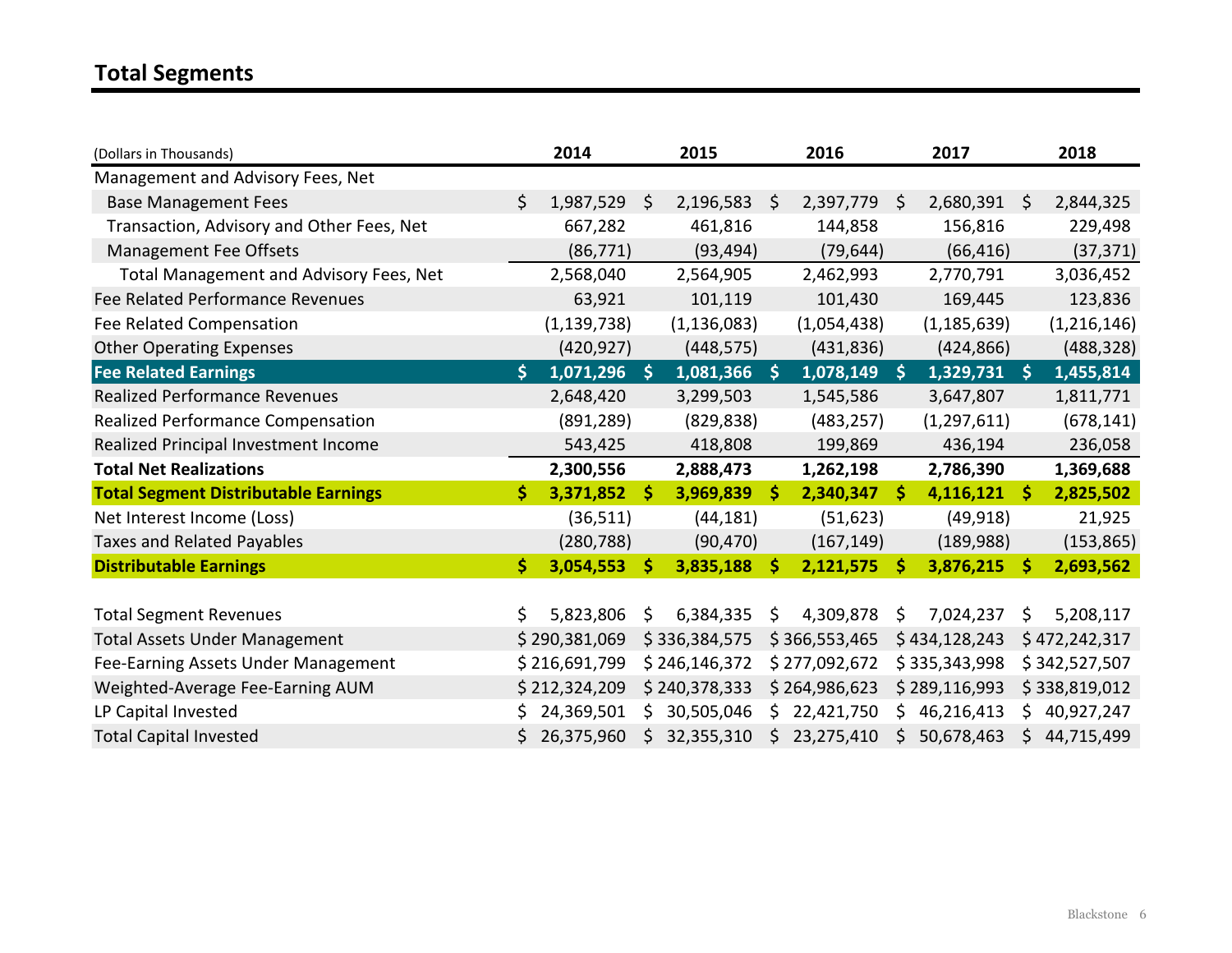## **Real Estate**

| (Dollars in Thousands)                |    | 2014       |              | 2015         |    | 2016          |              | 2017          |     | 2018          |
|---------------------------------------|----|------------|--------------|--------------|----|---------------|--------------|---------------|-----|---------------|
| Management Fees, Net                  |    |            |              |              |    |               |              |               |     |               |
| <b>Base Management Fees</b>           | \$ | 628,502    | S.           | 668,575      | Ŝ. | 795,161       | \$           | 872,191       | S.  | 985,399       |
| Transaction and Other Fees, Net       |    | 91,610     |              | 110,577      |    | 95,324        |              | 82,781        |     | 152,513       |
| <b>Management Fee Offsets</b>         |    | (34, 443)  |              | (26, 840)    |    | (7, 322)      |              | (15, 934)     |     | (11, 442)     |
| <b>Total Management Fees, Net</b>     |    | 685,669    |              | 752,312      |    | 883,163       |              | 939,038       |     | 1,126,470     |
| Fee Related Performance Revenues      |    | 1,657      |              | 10,459       |    | 18,178        |              | 79,500        |     | 124,502       |
| Fee Related Compensation              |    | (320, 101) |              | (350, 745)   |    | (379, 331)    |              | (437, 311)    |     | (459, 430)    |
| <b>Other Operating Expenses</b>       |    | (105, 995) |              | (125, 513)   |    | (137, 581)    |              | (136, 042)    |     | (146, 260)    |
| <b>Fee Related Earnings</b>           | \$ | 261,230    | $\mathsf{S}$ | $286,513$ \$ |    | 384,429       | $\mathsf{S}$ | $445,185$ \$  |     | 645,282       |
| <b>Realized Performance Revenues</b>  |    | 1,497,604  |              | 1,641,427    |    | 1,214,931     |              | 2,141,374     |     | 914,984       |
| Realized Performance Compensation     |    | (438, 130) |              | (487, 497)   |    | (335, 147)    |              | (751, 526)    |     | (284, 319)    |
| Realized Principal Investment Income  |    | 309,095    |              | 235,582      |    | 122,712       |              | 255,903       |     | 92,525        |
| <b>Total Net Realizations</b>         |    | 1,368,569  |              | 1,389,512    |    | 1,002,496     |              | 1,645,751     |     | 723,190       |
| <b>Segment Distributable Earnings</b> | \$ | 1,629,799  | -S           | 1,676,025    | Ŝ. | 1,386,925     | Ŝ            | 2,090,936     | \$  | 1,368,472     |
|                                       |    |            |              |              |    |               |              |               |     |               |
| Segment Revenues                      | \$ | 2,494,025  | S            | 2,639,780    | S  | 2,238,984     | \$           | 3,415,815     | \$  | 2,258,481     |
| <b>Total Assets Under Management</b>  | S. | 80,863,187 | \$           | 93,917,824   |    | \$101,963,652 |              | \$115,340,363 |     | \$136,247,229 |
| Fee-Earning Assets Under Management   |    | 52,563,068 | S            | 67,345,357   | S. | 72,030,054    | S            | 83,984,824    | S.  | 93,252,724    |
| Weighted-Average Fee-Earning AUM      | \$ | 53,589,873 | Ś            | 63,722,064   | \$ | 67,503,830    | \$           | 74,421,496    | \$. | 89,079,874    |
| LP Capital Invested                   | S. | 11,235,142 | S            | 16,259,362   | S. | 10,969,746    | \$           | 19,586,515    | S.  | 18,374,432    |
| <b>Total Capital Invested</b>         |    | 11,530,152 | \$           | 16,603,472   | S  | 11,176,257    | \$           | 19,882,215    | S   | 18,726,374    |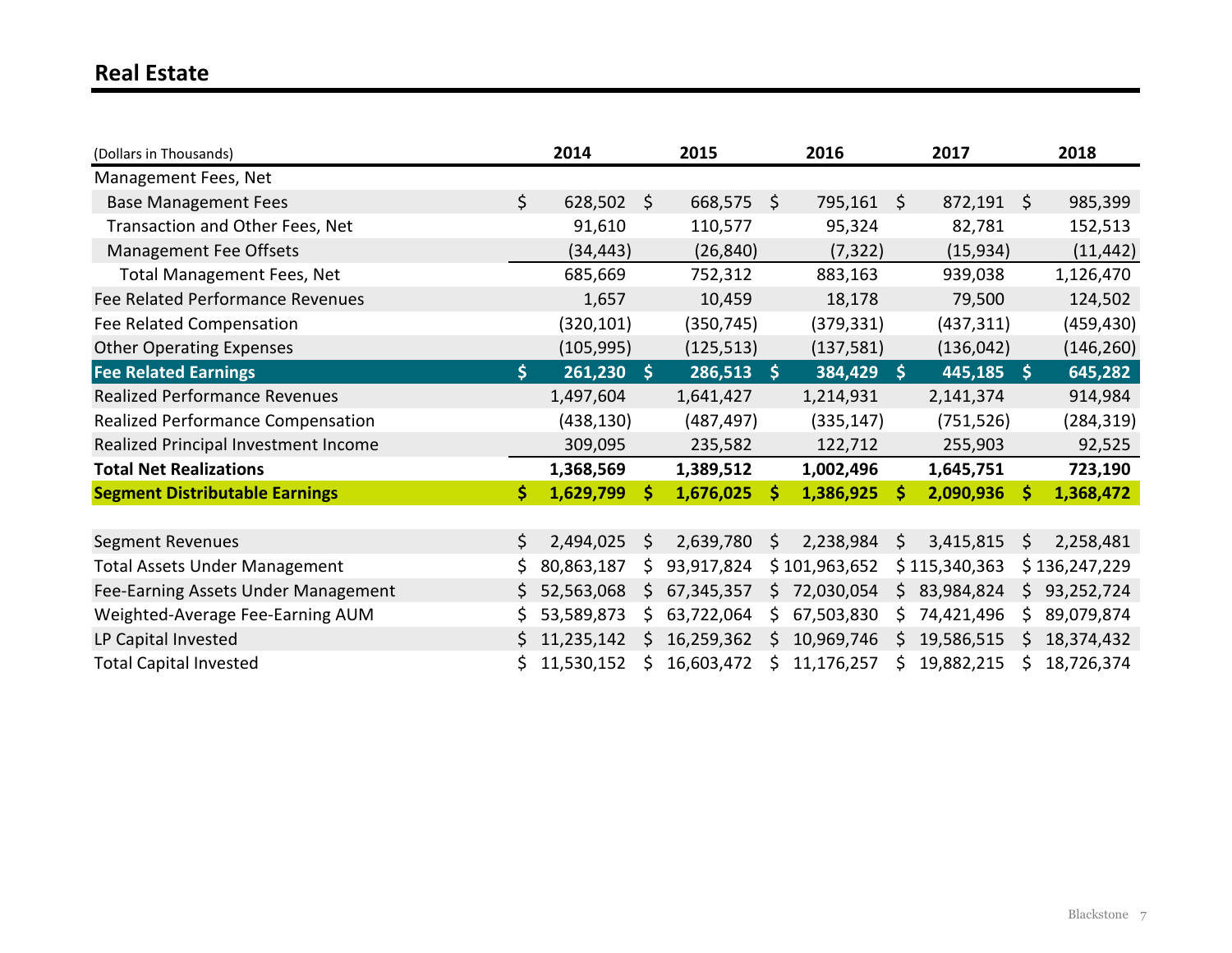### **Private Equity**

| (Dollars in Thousands)                         |    | 2014       |            | 2015        |    | 2016          |      | 2017          |    | 2018          |
|------------------------------------------------|----|------------|------------|-------------|----|---------------|------|---------------|----|---------------|
| Management and Advisory Fees, Net              |    |            |            |             |    |               |      |               |    |               |
| <b>Base Management Fees</b>                    | \$ | 415,841    | - \$       | 502,640     | Ŝ. | 555,593       | S.   | 724,818 \$    |    | 785,223       |
| Transaction, Advisory and Other Fees, Net      |    | 157,621    |            | 46,819      |    | 39,283        |      | 57,624        |    | 58,165        |
| Management Fee Offsets                         |    | (19, 146)  |            | (36, 760)   |    | (34, 810)     |      | (18,007)      |    | (13, 504)     |
| <b>Total Management and Advisory Fees, Net</b> |    | 554,316    |            | 512,699     |    | 560,066       |      | 764,435       |    | 829,884       |
| Fee Related Compensation                       |    | (269, 685) |            | (270, 337)  |    | (298, 149)    |      | (347, 562)    |    | (375, 446)    |
| <b>Other Operating Expenses</b>                |    | (104, 246) |            | (142, 985)  |    | (130, 685)    |      | (120, 997)    |    | (133,096)     |
| <b>Fee Related Earnings</b>                    | \$ | 180,385    | <b>IST</b> | $99,377$ \$ |    | 131,232       | - \$ | 295,876 \$    |    | 321,342       |
| <b>Realized Performance Revenues</b>           |    | 754,402    |            | 1,474,987   |    | 245,268       |      | 1,157,188     |    | 757,406       |
| Realized Performance Compensation              |    | (266, 393) |            | (256, 922)  |    | (110, 882)    |      | (404, 544)    |    | (318, 167)    |
| Realized Principal Investment Income           |    | 202,719    |            | 189,649     |    | 73,377        |      | 154,837       |    | 109,731       |
| <b>Total Net Realizations</b>                  |    | 690,728    |            | 1,407,714   |    | 207,763       |      | 907,481       |    | 548,970       |
| <b>Segment Distributable Earnings</b>          | \$ | 871,113    | Ŝ          | 1,507,091   | -Ś | 338,995       | Ŝ    | 1,203,357     | Ŝ. | 870,312       |
|                                                |    |            |            |             |    |               |      |               |    |               |
| Segment Revenues                               | \$ | 1,511,437  | \$         | 2,177,335   | \$ | 878,711       | \$   | 2,076,460     | \$ | 1,697,021     |
| <b>Total Assets Under Management</b>           | S  | 73,073,252 | Ś          | 94,280,074  |    | \$100,189,994 |      | \$105,560,576 |    | \$130,665,286 |
| Fee-Earning Assets Under Management            |    | 43,890,167 | S          | 51,451,196  | \$ | 69,110,457    | Ś    | 70,140,883    | S  | 80,008,166    |
| Weighted-Average Fee-Earning AUM               | \$ | 44,178,572 | Ś          | 51,008,387  | \$ | 66,103,146    | S    | 68,739,122    | S. | 75,911,259    |
| LP Capital Invested                            | \$ | 9,623,273  | S          | 10,219,178  | S  | 7,443,607     | Ś    | 16,923,385    | S  | 14,181,675    |
| <b>Total Capital Invested</b>                  |    | 11,196,998 | S.         | 11,415,471  |    | 7,911,511     | S    | 20,179,009    | S. | 16,651,366    |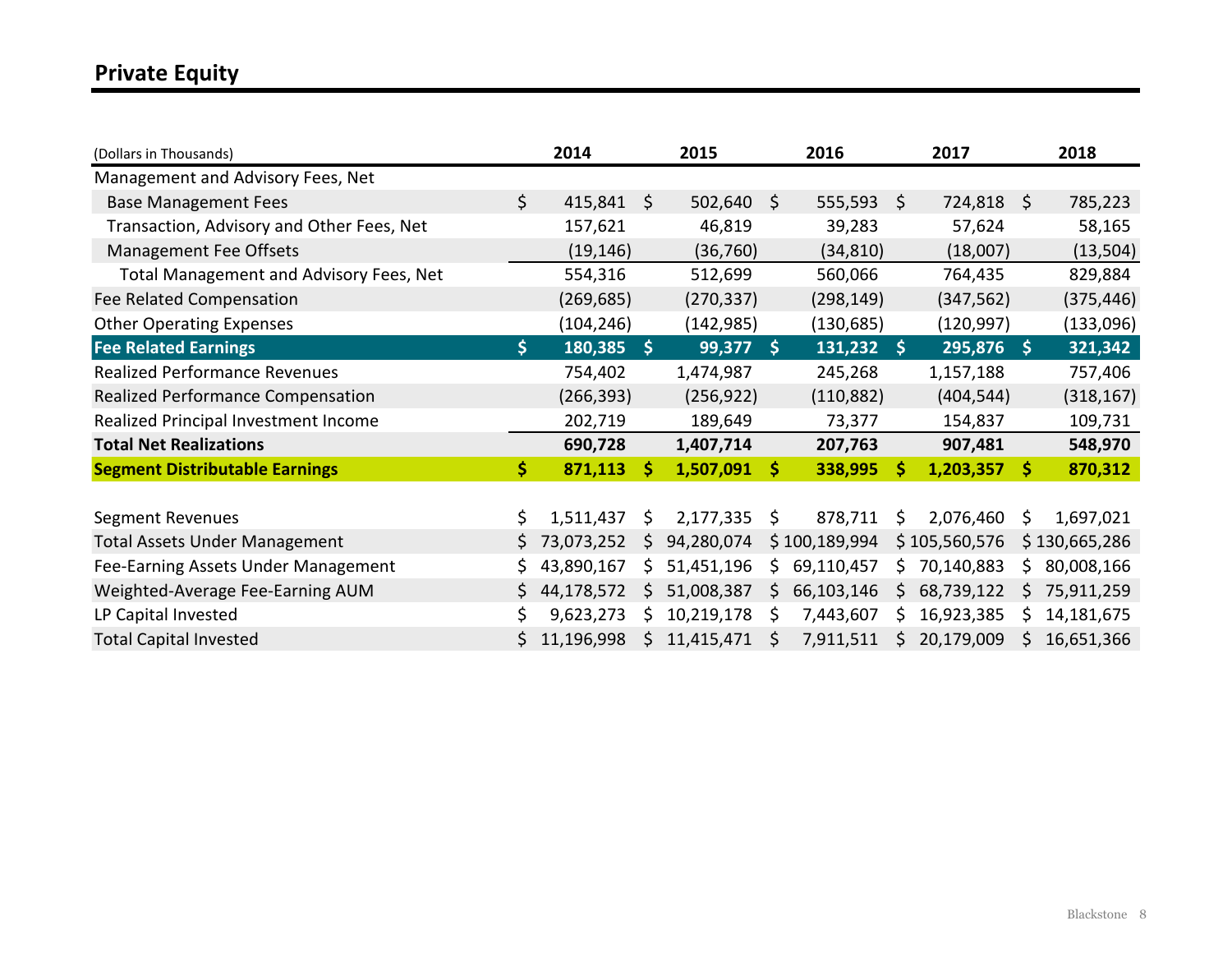# **Hedge Fund Solutions**

| (Dollars in Thousands)                      |                          | 2014       |      | 2015         |          | 2016         |      | 2017         |              | 2018       |
|---------------------------------------------|--------------------------|------------|------|--------------|----------|--------------|------|--------------|--------------|------------|
| Management Fees, Net                        |                          |            |      |              |          |              |      |              |              |            |
| <b>Base Management Fees</b>                 | \$                       | 482,981 \$ |      | $524,386$ \$ |          | $521,736$ \$ |      | $516,048$ \$ |              | 519,782    |
| Transaction and Other Fees, Net             |                          | 569        |      | 317          |          | 1,061        |      | 2,980        |              | 3,180      |
| Management Fee Offsets                      |                          | (5,014)    |      | 171          |          |              |      | (93)         |              | (93)       |
| <b>Total Management Fees, Net</b>           |                          | 478,536    |      | 524,874      |          | 522,797      |      | 518,935      |              | 522,869    |
| Fee Related Compensation                    |                          | (124, 960) |      | (145, 906)   |          | (153, 645)   |      | (146, 924)   |              | (162, 172) |
| <b>Other Operating Expenses</b>             |                          | (66, 392)  |      | (63, 468)    |          | (75, 870)    |      | (68, 265)    |              | (77, 772)  |
| <b>Fee Related Earnings</b>                 | $\vert \mathsf{S} \vert$ | 287,184    | -\$  | 315,500      | <b>S</b> | $293,282$ \$ |      | 303,746      | -\$          | 282,925    |
| <b>Realized Performance Revenues</b>        |                          | 140,529    |      | 68,197       |          | 42,177       |      | 154,343      |              | 42,419     |
| Realized Performance Compensation           |                          | (40,095)   |      | (22, 640)    |          | (15,029)     |      | (40, 707)    |              | (21, 792)  |
| Realized Principal Investment Income (Loss) |                          | 21,550     |      | (12, 741)    |          | (7, 224)     |      | 9,074        |              | 17,039     |
| <b>Total Net Realizations</b>               |                          | 121,984    |      | 32,816       |          | 19,924       |      | 122,710      |              | 37,666     |
| <b>Segment Distributable Earnings</b>       | \$                       | 409,168    | - \$ | $348,316$ \$ |          | 313,206      | - \$ | 426,456      | - \$         | 320,591    |
|                                             |                          |            |      |              |          |              |      |              |              |            |
| Segment Revenues                            | \$                       | 640,615    | Ŝ.   | 580,330      | S.       | 557,750      | S    | 682,352      | \$.          | 582,327    |
| <b>Total Assets Under Management</b>        | S.                       | 63,585,670 | S    | 69,105,425   | S        | 71,119,718   |      | 75,090,834   | S            | 77,814,516 |
| Fee-Earning Assets Under Management         | S.                       | 61,417,558 | S    | 65,665,439   | S.       | 66,987,553   | S    | 69,914,061   | S            | 72,280,606 |
| Weighted-Average Fee-Earning AUM            | S.                       | 58,548,866 | S.   | 65,203,649   | S.       | 66,585,721   | S    | 69,568,964   | S            | 73,993,826 |
| LP Capital Invested                         | \$                       | 854,128    | Ŝ.   | 243,241      | S        | 753,548      | \$   | 901,230      | <sub>S</sub> | 1,470,718  |
| <b>Total Capital Invested</b>               | \$                       | 898,557    | Ŝ    | 252,368      | S        | 774,443      | S    | 961,569      |              | 1,701,967  |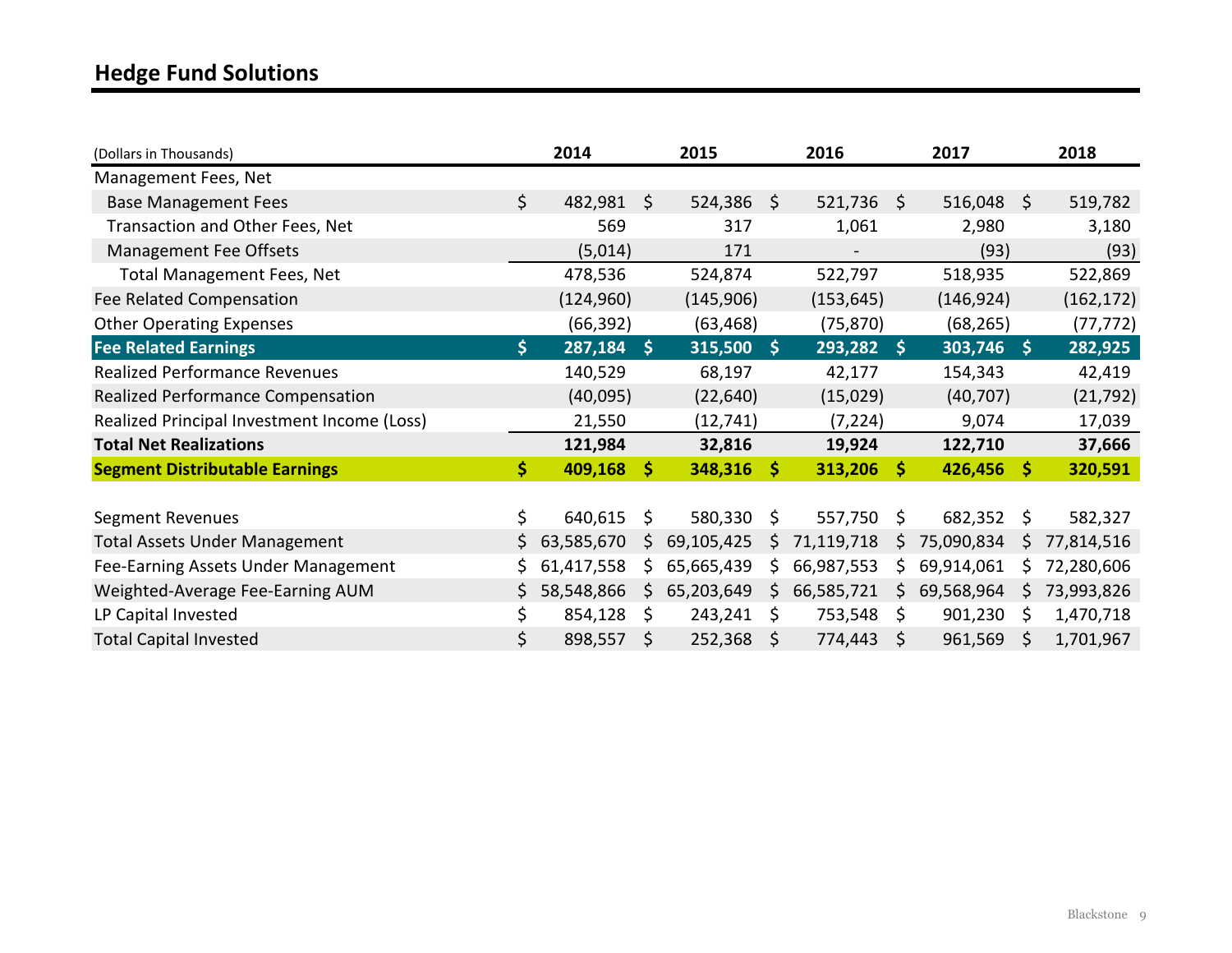### **Credit**

| (Dollars in Thousands)                |              | 2014         |              | 2015         |    | 2016         |      | 2017          |              | 2018          |
|---------------------------------------|--------------|--------------|--------------|--------------|----|--------------|------|---------------|--------------|---------------|
| Management Fees, Net                  |              |              |              |              |    |              |      |               |              |               |
| <b>Base Management Fees</b>           | $\mathsf{S}$ | 460,205      | S.           | $500,982$ \$ |    | 525,289      | - \$ | $567,334$ \$  |              | 553,921       |
| Transaction and Other Fees, Net       |              | 18,161       |              | 6,371        |    | 9,190        |      | 13,431        |              | 15,640        |
| Management Fee Offsets                |              | (28, 168)    |              | (30,065)     |    | (37, 512)    |      | (32, 382)     |              | (12, 332)     |
| <b>Total Management Fees, Net</b>     |              | 450,198      |              | 477,288      |    | 496,967      |      | 548,383       |              | 557,229       |
| Fee Related Performance Revenues      |              | 62,264       |              | 90,660       |    | 83,252       |      | 89,945        |              | (666)         |
| Fee Related Compensation              |              | (214,098)    |              | (215, 442)   |    | (223, 313)   |      | (253, 842)    |              | (219,098)     |
| <b>Other Operating Expenses</b>       |              | (70, 204)    |              | (66, 879)    |    | (87, 700)    |      | (99, 562)     |              | (131, 200)    |
| <b>Fee Related Earnings</b>           | \$           | 228,160      | - \$         | $285,627$ \$ |    | $269,206$ \$ |      | $284,924$ \$  |              | 206,265       |
| <b>Realized Performance Revenues</b>  |              | 255,885      |              | 114,892      |    | 43,210       |      | 194,902       |              | 96,962        |
| Realized Performance Compensation     |              | (146, 671)   |              | (62, 779)    |    | (22, 199)    |      | (100, 834)    |              | (53, 863)     |
| Realized Principal Investment Income  |              | 9,354        |              | 7,186        |    | 11,004       |      | 16,380        |              | 16,763        |
| <b>Total Net Realizations</b>         |              | 118,568      |              | 59,299       |    | 32,015       |      | 110,448       |              | 59,862        |
| <b>Segment Distributable Earnings</b> | \$           | $346,728$ \$ |              | 344,926      | 'S | $301,221$ \$ |      | $395,372$ \$  |              | 266,127       |
|                                       |              |              |              |              |    |              |      |               |              |               |
| <b>Segment Revenues</b>               | $\zeta$      | 777,701      | $\mathsf{S}$ | 690,026      | \$ | 634,433      | \$   | 849,610       | \$           | 670,288       |
| <b>Total Assets Under Management</b>  | S.           | 72,858,960   | S            | 79,081,252   | Ş  | 93,280,101   |      | \$138,136,470 |              | \$127,515,286 |
| Fee-Earning Assets Under Management   | Š.           | 58,821,006   | S            | 61,684,380   | \$ | 68,964,608   |      | \$111,304,230 | S.           | 96,986,011    |
| Weighted-Average Fee-Earning AUM      | \$           | 56,006,898   | S            | 60,444,233   | S. | 64,793,926   | S    | 76,387,411    | S.           | 99,834,053    |
| LP Capital Invested                   | S.           | 2,656,958    | S.           | 3,783,265    | S  | 3,254,849    | \$   | 8,805,283     | <sub>S</sub> | 6,900,422     |
| <b>Total Capital Invested</b>         | \$.          | 2,750,253    | \$           | 4,083,999    | S  | 3,413,199    | \$   | 9,655,670     | \$           | 7,635,792     |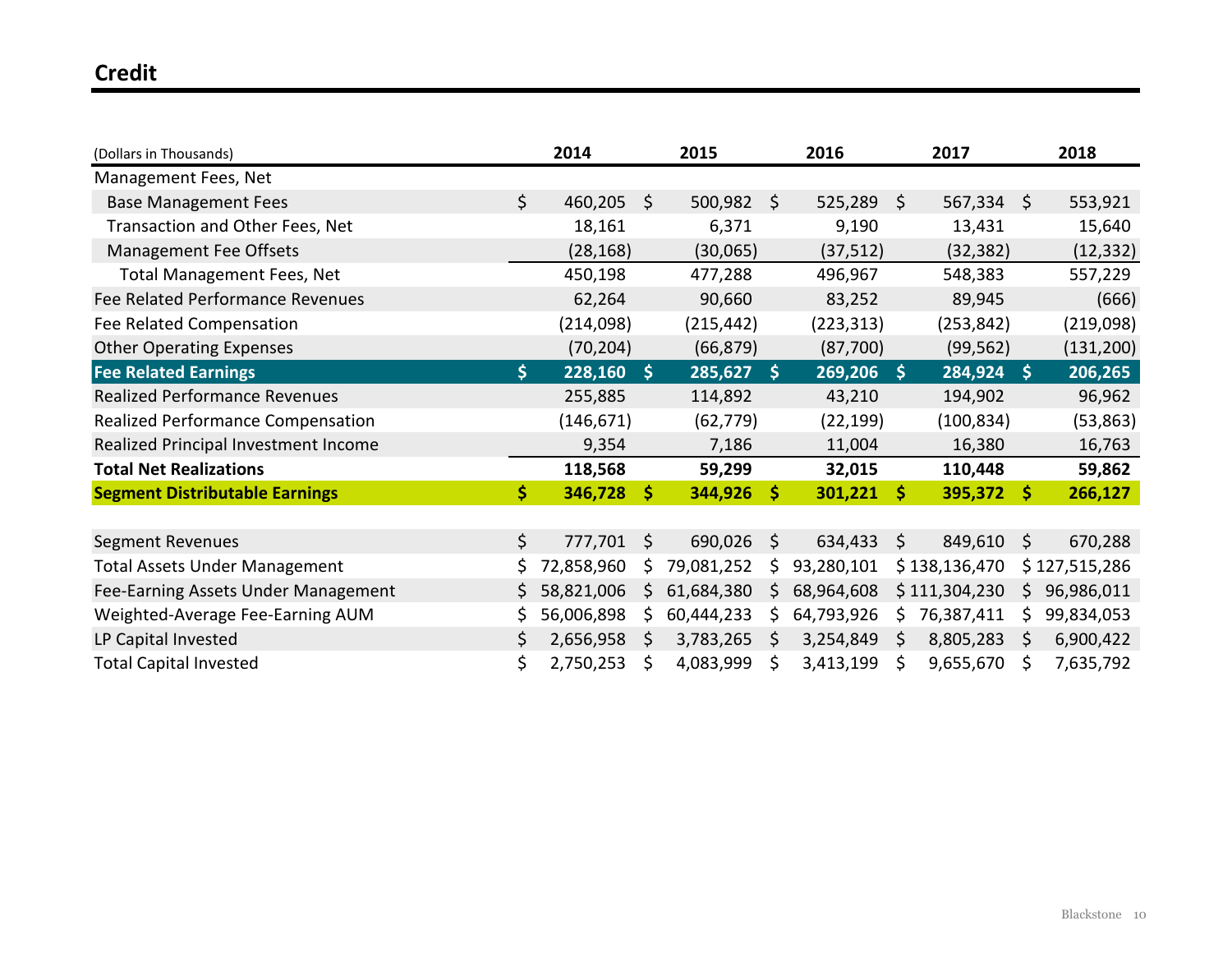### **Financial Advisory**

| (Dollars in Thousands)                      | 2014       |    | 2015        | 2016                         | 2017                     | 2018 |
|---------------------------------------------|------------|----|-------------|------------------------------|--------------------------|------|
| Management and Advisory Fees, Net           |            |    |             |                              |                          |      |
| Transaction, Advisory and Other Fees, Net   | 399,321    | -S | 297,732 \$  | $\overline{\phantom{a}}$     |                          |      |
| Total Management and Advisory Fees, Net     | 399,321    |    | 297,732     | $\qquad \qquad$              | -                        |      |
| Fee Related Compensation                    | (210, 894) |    | (153, 653)  | $\blacksquare$               | $\overline{\phantom{a}}$ |      |
| <b>Other Operating Expenses</b>             | (74,090)   |    | (49, 730)   | $\blacksquare$               | $\blacksquare$           |      |
| <b>Fee Related Earnings</b>                 | 114,337    |    | $94,349$ \$ | ٠                            |                          |      |
| Realized Principal Investment Income (Loss) | 707        |    | (868)       | $\qquad \qquad \blacksquare$ | $\overline{\phantom{a}}$ |      |
| <b>Total Net Realizations</b>               | 707        |    | (868)       |                              |                          |      |
| <b>Segment Distributable Earnings</b>       | 115,044    |    | $93,481$ \$ | ٠                            | ٠                        |      |
| <b>Segment Revenues</b>                     | 400,028    |    | 296,864     | $\qquad \qquad \blacksquare$ |                          |      |

**Note:** On October 1, 2015 Blackstone spun-off its Financial Advisory business, which did not include Blackstone's capital markets services business. The results of Blackstone's capital markets services business have been reclassified from the Financial Advisory segment to the Private Equity segment. All prior periods have been recast to reflect this reclassification.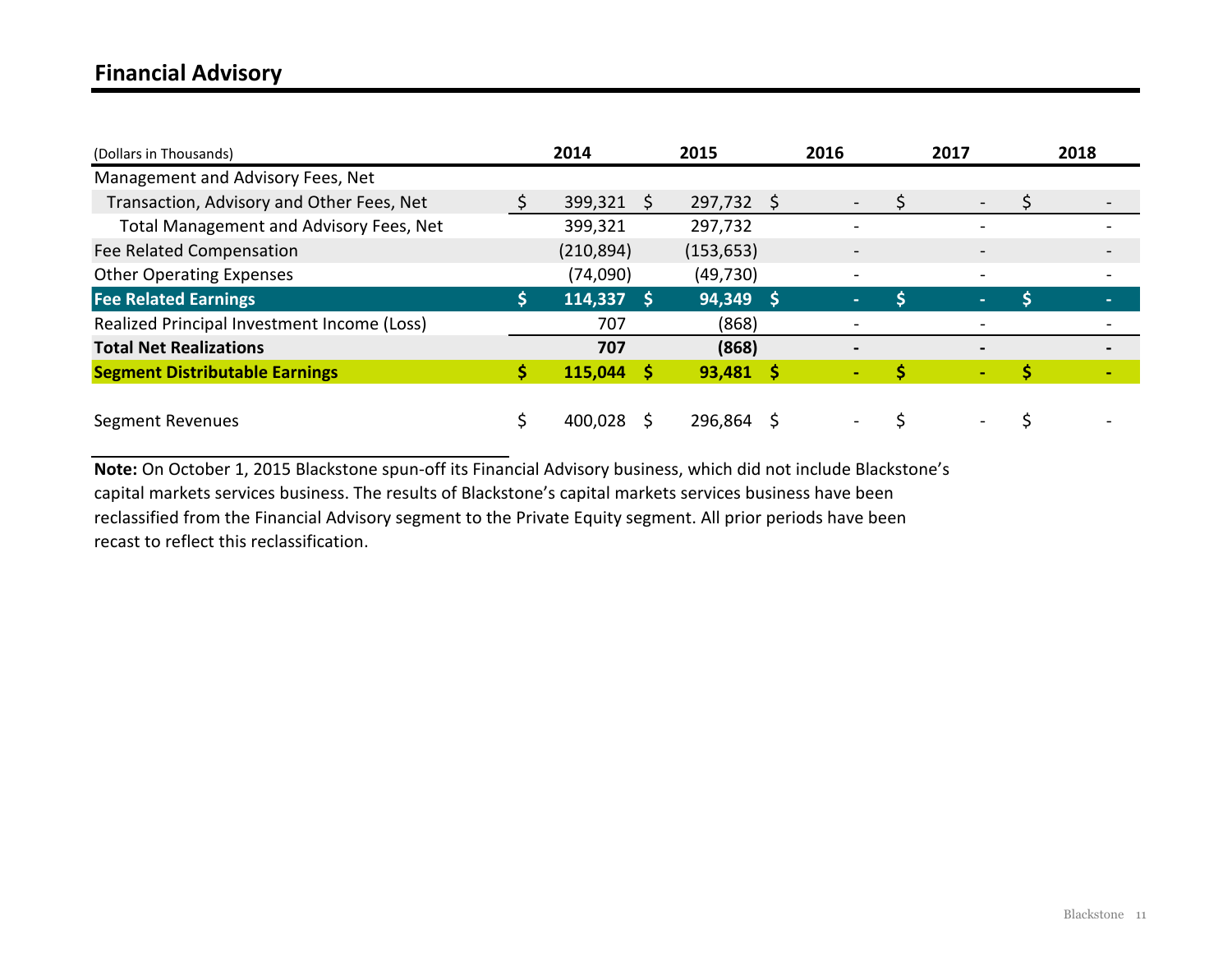### **GAAP - Consolidated Statements of Operations**

|                                                                                                    |             |               |                        |                         |               |                     |               |               |                            |                 | Year-to-Date |                |
|----------------------------------------------------------------------------------------------------|-------------|---------------|------------------------|-------------------------|---------------|---------------------|---------------|---------------|----------------------------|-----------------|--------------|----------------|
| (Dollars in Thousands)                                                                             | 1Q'17       | 2Q'17         | 3Q'17                  | 4Q'17                   | 1Q'18         | 2Q'18               | 3Q'18         | 4Q'18         | 1Q'19                      | 2Q'19           | 2Q'18        | 20'19          |
| <b>Revenues</b>                                                                                    |             |               |                        |                         |               |                     |               |               |                            |                 |              |                |
| Management and Advisory Fees, Net                                                                  | \$645,484   | 690,857<br>Ŝ. | 685,922<br>Ŝ.          | 729,059<br>S.           | \$728,849     | 721,384<br>Ŝ.       | \$780,009     | 797,554<br>Ŝ. | 809,726<br>Ŝ.              | 840,378<br>- \$ | \$1,450,233  | \$1,650,104    |
| <b>Incentive Fees</b>                                                                              | 46,511      | 40,303        | 35,513                 | 120,187                 | 12,566        | 19,378              | 9.799         | 15,797        | 12,132                     | 21,915          | 31,944       | 34,047         |
| Investment Income (Loss)                                                                           |             |               |                        |                         |               |                     |               |               |                            |                 |              |                |
| <b>Performance Allocations</b>                                                                     |             |               |                        |                         |               |                     |               |               |                            |                 |              |                |
| Realized                                                                                           | 1,111,905   | 602,662       | 434,982                | 1,422,262               | 269,640       | 503,376             | 592,103       | 511,388       | 242,375                    | 332,520         | 773,016      | 574,895        |
| Unrealized                                                                                         | (124, 621)  | 95,532        | 406,649                | (483, 033)              | 628,089       | 440,351             | 299,238       | (806, 305)    | 663,999                    | 157,732         | 1,068,440    | 821,731        |
| <b>Principal Investments</b>                                                                       |             |               |                        |                         |               |                     |               |               |                            |                 |              |                |
| Realized                                                                                           | 251,344     | 125,058       | 74,805                 | 184,562                 | 42,145        | 129,197             | 134,619       | 109,901       | 73,261                     | 145,040         | 171,342      | 218,301        |
| Unrealized                                                                                         | (40, 188)   | 7,275         | 96,085                 | (20, 567)               | 111,774       | 103,468             | 52,840        | (218, 165)    | 169,044                    | (37, 345)       | 215,242      | 131,699        |
| Total Investment Income (Loss)                                                                     | 1,198,440   | 830,527       | 1,012,521              | 1,103,224               | 1,051,648     | 1,176,392           | 1,078,800     | (403, 181)    | 1,148,679                  | 597,947         | 2,228,040    | 1,746,626      |
| Interest and Dividend Revenue                                                                      | 28,495      | 33,703        | 36,974                 | 40,524                  | 35,385        | 40,073              | 48,604        | 47,885        | 44,084                     | 43,686          | 75,458       | 87,770         |
| Other                                                                                              | (4, 212)    | (59, 664)     | (35, 572)              | (33, 781)               | (59, 317)     | 675,343             | 9,368         | 46,923        | 10,250                     | (17, 120)       | 616,026      | (6, 870)       |
| <b>Total Revenues</b>                                                                              | 1,914,718   | 1,535,726     | 1,735,358              | 1,959,213               | 1,769,131     | 2,632,570           | 1,926,580     | 504,978       | 2,024,871                  | 1,486,806       | 4,401,701    | 3,511,677      |
| <b>Expenses</b>                                                                                    |             |               |                        |                         |               |                     |               |               |                            |                 |              |                |
| <b>Compensation and Benefits</b>                                                                   |             |               |                        |                         |               |                     |               |               |                            |                 |              |                |
| Compensation                                                                                       | 351,589     | 367,203       | 359,209                | 364,484                 | 389,403       | 427,479             | 419,285       | 373,790       | 471,397                    | 438,521         | 816,882      | 909,918        |
| Incentive Fee Compensation                                                                         | 22,465      | 21,032        | 18,332                 | 43,450                  | 6,662         | 9,743               | 7,251         | 10,260        | 5,406                      | 8,886           | 16,405       | 14,292         |
| Performance Allocations Compensation                                                               |             |               |                        |                         |               |                     |               |               |                            |                 |              |                |
| Realized                                                                                           | 366,478     | 195,738       | 162,505                | 557,244                 | 112,062       | 186,398             | 200,442       | 212,174       | 86,395                     | 125,825         | 298,460      | 212,220        |
| Unrealized                                                                                         | 7,533       | 86,910        | 175,534                | (166, 183)              | 254,435       | 189,991             | 178,184       | (302, 868)    | 287,015                    | 64,518          | 444,426      | 351,533        |
| <b>Total Compensation and Benefits</b>                                                             | 748,065     | 670,883       | 715,580                | 798,995                 | 762,562       | 813,611             | 805,162       | 293,356       | 850,213                    | 637,750         | 1,576,173    | 1,487,963      |
| General, Administrative and Other                                                                  | 109,386     | 119,552       | 121,036                | 138,608                 | 126,713       | 145,828             | 168,813       | 153,519       | 146,062                    | 175,308         | 272,541      | 321,370        |
| Interest Expense                                                                                   | 40,246      | 41,089        | 41,545                 | 74,606                  | 38,671        | 39,320              | 41,355        | 44,644        | 42,002                     | 43,596          | 77,991       | 85,598         |
| <b>Fund Expenses</b>                                                                               | 24,076      | 49,669        | 26,350                 | 32,692                  | 54,985        | 17,622              | 2,302         | 3,577         | 2,887                      | 5,586           | 72,607       | 8,473          |
| <b>Total Expenses</b>                                                                              | 921,773     | 881,193       | 904,511                | 1,044,901               | 982,931       | 1,016,381           | 1,017,632     | 495,096       | 1,041,164                  | 862,240         | 1,999,312    | 1,903,404      |
| <b>Other Income</b>                                                                                |             |               |                        |                         |               |                     |               |               |                            |                 |              |                |
| Reduction of Tax Receivable Agreement Liability                                                    | $\sim$      |               |                        | 403,855                 |               | $\sim$              | ٠             |               |                            | ٠               |              |                |
| Net Gains (Loss) from Fund Investment Activities                                                   | 66,132      | 110.054       | 63.448                 | 81,963                  | 110,599       | 73,519              | 66,838        | (59, 234)     | 130,325                    | 61,131          | 184,118      | 191,456        |
| <b>Income (Loss) Before Provision for Taxes</b>                                                    | \$1,059,077 | \$764,587     |                        | $$894,295 \t$1,400,130$ | \$896,799     | \$1,689,708         | \$975,786     | - \$          | $(49,352)$ \$ 1,114,032 \$ | 685.697         | \$2.586.507  | \$1,799,729    |
| <b>Provision for Taxes</b>                                                                         | 57,437      | 29,608        | 59,512                 | 596,590                 | 54,495        | 138,731             | 26,798        | 29,366        | 41,155                     | 38,736          | 193,226      | 79,891         |
| <b>Net Income (Loss)</b>                                                                           | \$1,001,640 | \$734,979     | \$834,783              | 803,540                 | 842,304<br>-S | \$1,550,977         | \$948,988     |               | $(78, 718)$ \$ 1,072,877   | 646,961<br>€    | \$2,393,281  | \$1,719,838    |
| Net Income (Loss) Attributable to Redeemable<br>Non-Controlling Interests in Consolidated Entities | 2,000       | 991           | 3,215                  | 7,600                   | (1, 275)      | 905                 | 2,569         | (4, 303)      | 2,480                      | 1,095           | (370)        | 3,575          |
| Net Income (Loss) Attributable to Non-Controlling Interests<br>in Consolidated Entities            | 138,685     | 112,944       | 113,446                | 132,364                 | 155,499       | 129,078             | 143,101       | (68, 800)     | 186,833                    | 80,744          | 284,577      | 267,577        |
| Net Income Attributable to Non-Controlling Interests<br>in Blackstone Holdings                     | 409,046     | 283,637       | 340,202                | 359,438                 | 320,208       | 678,952             | 360,576       | 5,253         | 402,260                    | 259,330         | 999,160      | 661,590        |
| Net Income (Loss) Attributable to The Blackstone Group L.P. ("BX")                                 | \$451,909   |               | \$337.407 \$377.920 \$ | 304.138                 |               | \$367.872 \$742.042 | $$442.742$ \$ | $(10.868)$ \$ | 481.304 \$                 | 305.792         | \$1.109.914  | 787.096<br>-Ś. |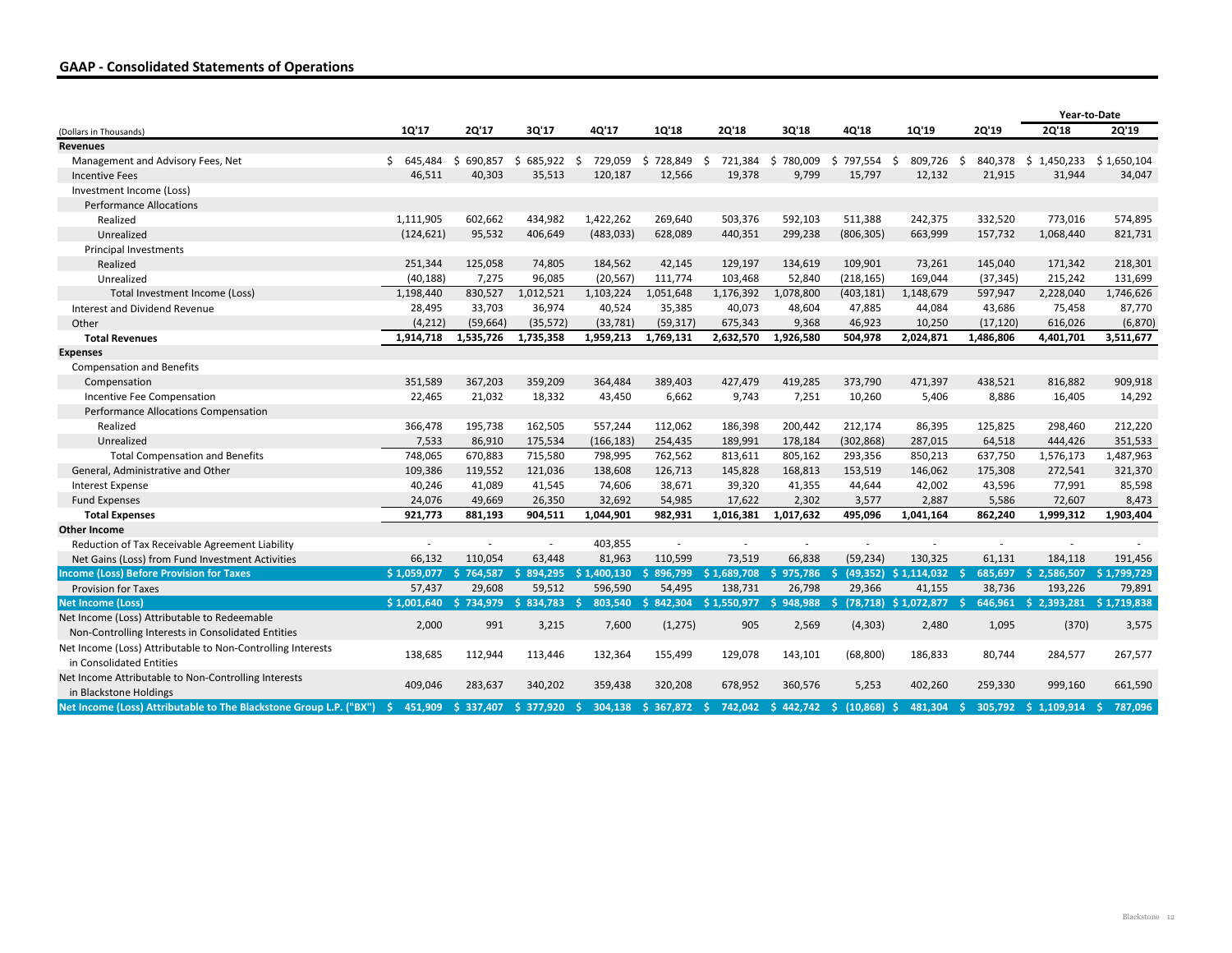### **GAAP - Consolidated Statements of Operations**

| (Dollars in Thousands)                                      | 2014           | 2015          | 2016                      | 2017                                                             | 2018        |
|-------------------------------------------------------------|----------------|---------------|---------------------------|------------------------------------------------------------------|-------------|
| <b>Revenues</b>                                             |                |               |                           |                                                                  |             |
| Management and Advisory Fees, Net                           |                |               |                           | \$2,522,847 \$2,566,449 \$2,464,290 \$2,751,322 \$3,027,796      |             |
| <b>Incentive Fees</b>                                       | 173,106        | 168,554       | 149,928                   | 242,514                                                          | 57,540      |
| Investment Income (Loss)                                    |                |               |                           |                                                                  |             |
| <b>Performance Allocations</b>                              |                |               |                           |                                                                  |             |
| Realized                                                    | 2,525,981      | 3,229,974     | 1,495,439                 | 3,571,811                                                        | 1,876,507   |
| Unrealized                                                  | 1,692,046      | (1,589,686)   | 530,114                   | (105, 473)                                                       | 561,373     |
| Principal Investments                                       |                |               |                           |                                                                  |             |
| Realized                                                    | 523,735        | 555,171       | 278,737                   | 635,769                                                          | 415,862     |
| Unrealized                                                  | 10,265         | (350, 529)    | 77,314                    | 42,605                                                           | 49,917      |
| Total Investment Income                                     | 4,752,027      | 1,844,930     | 2,381,604                 | 4,144,712                                                        | 2,903,659   |
| <b>Interest and Dividend Revenue</b>                        | 69,809         | 94,957        | 95,724                    | 139,696                                                          | 171,947     |
| Other                                                       | 9,405          | 7,782         | 54,753                    | (133, 229)                                                       | 672,317     |
| <b>Total Revenues</b>                                       | 7,527,194      | 4,682,672     | 5,146,299                 | 7,145,015                                                        | 6,833,259   |
| <b>Expenses</b>                                             |                |               |                           |                                                                  |             |
| <b>Compensation and Benefits</b>                            |                |               |                           |                                                                  |             |
| Compensation                                                | 1,868,868      | 1,726,191     | 1,335,408                 | 1,442,485                                                        | 1,609,957   |
| Incentive Fee Compensation                                  | 78,271         | 77,291        | 68,921                    | 105,279                                                          | 33,916      |
| Performance Allocations Compensation                        |                |               |                           |                                                                  |             |
| Realized                                                    | 847,471        | 802,455       | 465,129                   | 1,281,965                                                        | 711,076     |
| Unrealized                                                  | 368,493        | (309, 422)    | 333,528                   | 103,794                                                          | 319,742     |
| <b>Total Compensation and Benefits</b>                      | 3,163,103      | 2,296,515     | 2,202,986                 | 2,933,523                                                        | 2,674,691   |
| General, Administrative and Other                           | 575,058        | 600,047       | 541,624                   | 488,582                                                          | 594,873     |
| <b>Interest Expense</b>                                     | 121,524        | 144,522       | 152,654                   | 197,486                                                          | 163,990     |
| <b>Fund Expenses</b>                                        | 30,498         | 79,499        | 52,181                    | 132,787                                                          | 78,486      |
| <b>Total Expenses</b>                                       | 3,890,183      | 3,120,583     | 2,949,445                 | 3,752,378                                                        | 3,512,040   |
| <b>Other Income</b>                                         |                |               |                           |                                                                  |             |
| Reduction of Tax Receivable Agreement Liability             | $\blacksquare$ | 82,707        | $\omega_{\rm{eff}}$       | 403,855                                                          |             |
| Net Gains from Fund Investment Activities                   | 357,854        | 176,364       | 184,750                   | 321,597                                                          | 191,722     |
| <b>Income Before Provision for Taxes</b>                    | \$3,994,865    |               | $$1,821,160$ $$2,381,604$ | \$4,118,089                                                      | \$3,512,941 |
| <b>Provision for Taxes</b>                                  | 291,173        | 190,398       | 132,362                   | 743,147                                                          | 249,390     |
| <b>Net Income</b>                                           |                |               |                           | $$3,703,692$ $$1,630,762$ $$2,249,242$ $$3,374,942$ $$3,263,551$ |             |
| Net Income (Loss) Attributable to Redeemable                | 74,794         | 11,145        | 3,977                     | 13,806                                                           | (2, 104)    |
| Non-Controlling Interests in Consolidated Entities          |                |               |                           |                                                                  |             |
| Net Income Attributable to Non-Controlling Interests        | 335,070        | 219,900       | 246,152                   | 497,439                                                          | 358,878     |
| in Consolidated Entities                                    |                |               |                           |                                                                  |             |
| Net Income Attributable to Non-Controlling Interests        | 1,705,001      | 686,529       | 960,099                   | 1,392,323                                                        | 1,364,989   |
| in Blackstone Holdings                                      |                |               |                           |                                                                  |             |
| Net Income Attributable to The Blackstone Group L.P. ("BX") | \$1,588,827    | Š.<br>713,188 |                           | $$1,039,014$ $$1,471,374$                                        | \$1,541,788 |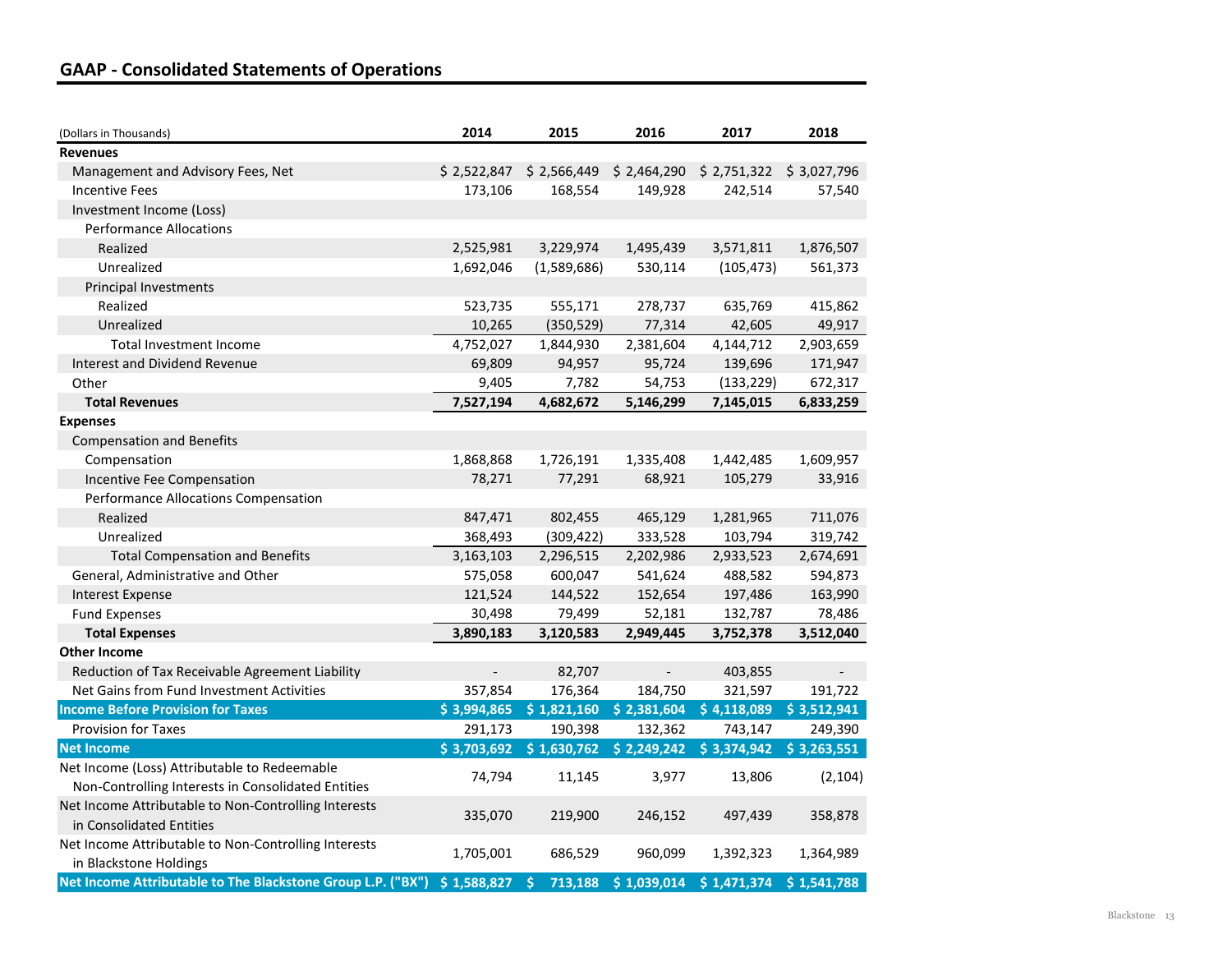#### **Reconciliation of GAAP to Non-GAAP Measures**

|                                                             |     |                  |            |            |  |                |            |              |            |                |              |            |                 | Year-to-Date |  |
|-------------------------------------------------------------|-----|------------------|------------|------------|--|----------------|------------|--------------|------------|----------------|--------------|------------|-----------------|--------------|--|
| (Dollars in Thousands)                                      |     | 10'17            | 20'17      | 30'17      |  | 40'17          | 1Q'18      | 2Q'18        | 3Q'18      | 4Q'18          | 10'19        | 2Q'19      | 2Q'18           | 2Q'19        |  |
|                                                             |     |                  |            |            |  |                |            |              |            |                |              |            |                 |              |  |
| Net Income (Loss) Attributable to The Blackstone Group L.P. | Ŝ   | 451,909<br>- S   | 337,407 \$ | 377,920 \$ |  | 304,138 \$     | 367,872 \$ | 742,042 \$   | 442,742 \$ | $(10, 868)$ \$ | 481,304 \$   | 305,792    | $$1,109,914$ \$ | 787,096      |  |
| Net Income Attributable to Non-Controlling Interests        |     |                  |            |            |  |                |            |              |            |                |              |            |                 |              |  |
| in Blackstone Holdings                                      |     | 409,046          | 283,637    | 340,202    |  | 359,438        | 320,208    | 678,952      | 360,576    | 5,253          | 402,260      | 259,330    | 999,160         | 661,590      |  |
| Net Income (Loss) Attributable to Non-Controlling           |     |                  |            |            |  |                |            |              |            |                |              |            |                 |              |  |
| Interests in Consolidated Entities                          |     | 138,685          | 112,944    | 113,446    |  | 132,364        | 155,499    | 129,078      | 143,101    | (68, 800)      | 186,833      | 80,744     | 284,577         | 267,577      |  |
| Net Income (Loss) Attributable to Redeemable                |     |                  |            |            |  |                |            |              |            |                |              |            |                 |              |  |
| Non-Controlling Interests in Consolidated Entities          |     | 2,000            | 991        | 3,215      |  | 7,600          | (1, 275)   | 905          | 2,569      | (4,303)        | 2,480        | 1,095      | (370)           | 3,575        |  |
| <b>Net Income (Loss)</b>                                    |     | 1,001,640        | 734,979 \$ | 834,783    |  | 803,540 \$     | 842,304    | 1,550,977 \$ | 948,988 \$ | $(78, 718)$ \$ | 1,072,877 \$ | 646,961    | \$2,393,281     | \$1,719,838  |  |
| <b>Provision for Taxes</b>                                  |     | 57,437           | 29,608     | 59,512     |  | 596,590        | 54,495     | 138,731      | 26,798     | 29,366         | 41,155       | 38,736     | 193,226         | 79,891       |  |
| Income (Loss) Before Provision for Taxes                    |     | 1,059,077<br>- S | 764,587 \$ | 894,295    |  | 1,400,130 \$   | 896,799    | 1,689,708 \$ | 975,786 \$ | $(49,352)$ \$  | 1,114,032 \$ | 685,697    | 2,586,507<br>-S | \$1,799,729  |  |
| Transaction-Related Charges (a)                             |     | 56,979           | 57,831     | 55,714     |  | (347, 055)     | 52,489     | (470, 078)   | 79,242     | 76,431         | 89,451       | 106,994    | (417, 589)      | 196,445      |  |
| Amortization of Intangibles (b)                             |     | 11,344           | 11,344     | 11,344     |  | 14,265         | 14,873     | 14,873       | 14,856     | 15,392         | 16,483       | 16,483     | 29,746          | 32,966       |  |
| Impact of Consolidation (c)                                 |     | (140, 685)       | (113, 935) | (116, 661) |  | (139, 964)     | (154, 224) | (129, 983)   | (145, 670) | 73,103         | (189, 313)   | (81, 839)  | (284, 207)      | (271, 152)   |  |
| Unrealized Performance Revenues (d)                         |     | 124,078          | (95, 707)  | (407, 425) |  | 484,486        | (628, 339) | (440, 424)   | (298, 931) | 806,531        | (664, 333)   | (157, 398) | (1,068,763)     | (821, 731)   |  |
| Unrealized Performance Allocations Compensation (e)         |     | 7,533            | 86,910     | 175,534    |  | (166, 183)     | 254,435    | 189,991      | 178,184    | (302, 868)     | 287,015      | 64,518     | 444,426         | 351,533      |  |
| Unrealized Principal Investment (Income) Loss (f)           |     | 98,935           | 33,167     | (17, 384)  |  | 16,488         | (13,978)   | (52, 126)    | (28, 704)  | 160,659        | (139, 925)   | 56,353     | (66, 104)       | (83, 572)    |  |
| Other Revenues (g)                                          |     | 8,287            | 62,469     | 34,144     |  | 35,151         | 60,894     | (94, 416)    | (9,092)    | (46, 854)      | (13, 189)    | 20,150     | (33, 522)       | 6,961        |  |
| Equity-Based Compensation (h)                               |     | 29,914           | 27,990     | 27,810     |  | 21,396         | 44,148     | 34,394       | 36,576     | 43,102         | 66,776       | 53,105     | 78,542          | 119,881      |  |
| Taxes and Related Payables (i)                              |     | (25, 324)        | (53, 291)  | (31, 805)  |  | (79, 568)      | (25,042)   | (41, 797)    | (32, 963)  | (54,063)       | (29, 039)    | (55, 201)  | (66, 839)       | (84, 240)    |  |
| <b>Distributable Earnings</b>                               | \$. | 1,230,138        | 781,365 \$ | 625,566    |  | 1.239.146 \$   | 502,055 \$ | 700.142 \$   | 769,284 \$ | 722,081 \$     | 537,958 \$   | 708,862    | \$1.202.197     | \$1,246,820  |  |
| Taxes and Related Payables (i)                              |     | 25,324           | 53,291     | 31,805     |  | 79.568         | 25,042     | 41,797       | 32,963     | 54,063         | 29,039       | 55,201     | 66,839          | 84,240       |  |
| Net Interest (Income) Loss (j)                              |     | 10,954           | 6,591      | 2,864      |  | 29,509         | 1,853      | (2,842)      | (9,013)    | (11, 923)      | (5,061)      | (2,761)    | (989)           | (7, 822)     |  |
| <b>Total Segment Distributable Earnings</b>                 |     | 1,266,416        | 841,247    | 660,235    |  | $1,348,223$ \$ | 528,950    | 739,097 \$   | 793,234 \$ | 764,221 \$     | 561,936      | 761,302    | 1,268,047<br>-S | 1,323,238    |  |
| Realized Performance Revenues (k)                           |     | (1, 131, 245)    | (615, 043) | (404, 721) |  | (1,496,798)    | (278, 371) | (477, 544)   | (572, 159) | (483, 697)     | (246, 769)   | (341, 386) | (755, 915)      | (588, 155)   |  |
| Realized Performance Compensation (I)                       |     | 373,978          | 201,526    | 148,808    |  | 573,299        | 114,829    | 172,894      | 190,773    | 199,645        | 85,240       | 125,466    | 287,723         | 210,706      |  |
| Realized Principal Investment Income (m)                    |     | (202, 894)       | (100, 887) | (60, 188)  |  | (72, 225)      | (28, 693)  | (94, 647)    | (65, 620)  | (47,098)       | (25,908)     | (123, 557) | (123, 340)      | (149, 465)   |  |
| <b>Fee Related Earnings</b>                                 | ÷.  | 306,255 \$       | 326,843 \$ | 344,134 \$ |  | 352.499 \$     | 336,715 \$ | 339,800 \$   | 346,228 \$ | 433,071 \$     | 374.499      | 421,825    | 676,515         | 796,324      |  |
| <b>Adjusted EBITDA Reconciliation</b>                       |     |                  |            |            |  |                |            |              |            |                |              |            |                 |              |  |
| <b>Distributable Earnings</b>                               | ÷.  | 1.230.138        | 781,365    | 625.566    |  | 1.239.146 \$   | 502,055    | 700.142 \$   | 769,284 \$ | 722,081<br>- 9 | 537,958      | 708.862    | \$1.202.197     | \$1,246,820  |  |
| Interest Expense (n)                                        |     | 39,450           | 40,294     | 40,749     |  | 72,345         | 38,238     | 38,885       | 40,923     | 41,792         | 41,638       | 43,230     | 77,123          | 84,868       |  |
| Taxes and Related Payables (i)                              |     | 25,324           | 53,291     | 31,805     |  | 79,568         | 25,042     | 41,797       | 32,963     | 54,063         | 29,039       | 55,201     | 66,839          | 84,240       |  |
| Depreciation and Amortization                               |     | 6,216            | 6,392      | 6,027      |  | 6,593          | 6,251      | 5,986        | 5,681      | 5,964          | 5,789        | 6,000      | 12,237          | 11,789       |  |

Adjusted EBITDA \$ 1,301,128 \$ 881,342 \$ 704,147 \$ 1,397,652 \$ 571,586 \$ 786,810 \$ 848,851 \$ 823,900 \$ 614,424 \$ 813,293 \$ 1,358,396 \$ 1,427,717

See Reconciliation of GAAP to Non-GAAP Measures – Notes.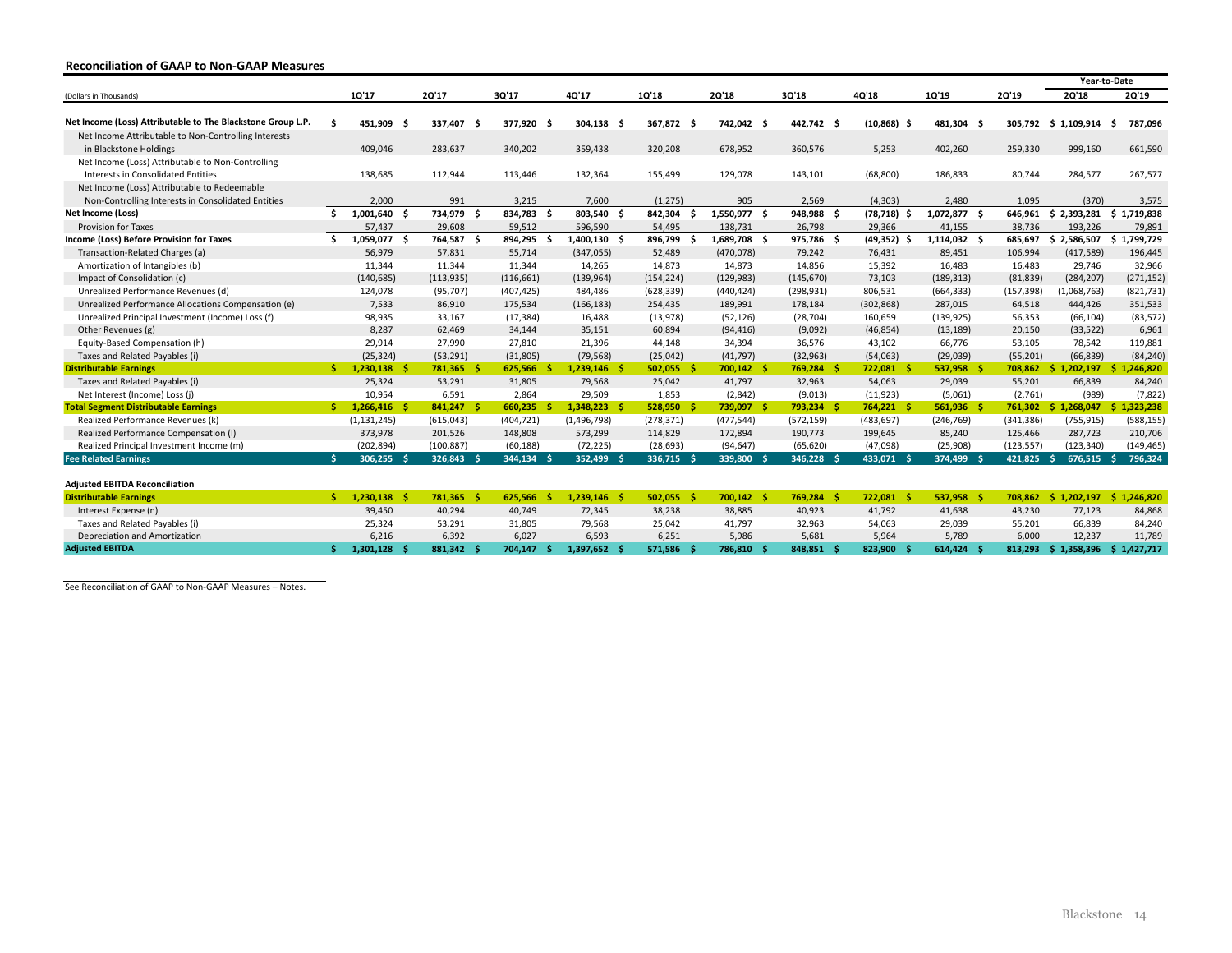### **Reconciliation of GAAP to Non-GAAP Measures**

| (Dollars in Thousands)                                                        |    | 2014           |     | 2015        |          | 2016           |     | 2017           |     | 2018        |
|-------------------------------------------------------------------------------|----|----------------|-----|-------------|----------|----------------|-----|----------------|-----|-------------|
| Net Income Attributable to The Blackstone Group L.P.                          | \$ | $1,588,827$ \$ |     | 713,188     | \$.      | $1,039,014$ \$ |     | $1,471,374$ \$ |     | 1,541,788   |
| Net Income Attributable to Non-Controlling Interests in Blackstone Holdings   |    | 1,705,001      |     | 686,529     |          | 960,099        |     | 1,392,323      |     | 1,364,989   |
| Net Income Attributable to Non-Controlling Interests in Consolidated Entities |    | 335,070        |     | 219,900     |          | 246,152        |     | 497,439        |     | 358,878     |
| Net Income (Loss) Attributable to Redeemable Non-Controlling Interests        |    |                |     |             |          |                |     |                |     |             |
| in Consolidated Entities                                                      |    | 74,794         |     | 11,145      |          | 3,977          |     | 13,806         |     | (2, 104)    |
| <b>Net Income</b>                                                             | Ŝ. | 3,703,692      | \$. | 1,630,762   | \$       | 2,249,242      | \$. | 3,374,942      | \$  | 3,263,551   |
| <b>Provision for Taxes</b>                                                    |    | 291,173        |     | 190,398     |          | 132,362        |     | 743,147        |     | 249,390     |
| <b>Income Before Provision for Taxes</b>                                      | \$ | 3,994,865      | \$  | 1,821,160   | \$       | 2,381,604      | \$  | 4,118,089      | -\$ | 3,512,941   |
| Transaction-Related Charges (a)                                               |    | 856,382        |     | 489,563     |          | 264,937        |     | (176, 531)     |     | (261, 916)  |
| Amortization of Intangibles (b)                                               |    | 111,254        |     | 104,530     |          | 84,466         |     | 48,297         |     | 59,994      |
| Impact of Consolidation (c)                                                   |    | (409, 864)     |     | (231, 045)  |          | (250, 129)     |     | (511, 245)     |     | (356, 774)  |
| Unrealized Performance Revenues (d)                                           |    | (1,696,407)    |     | 1,590,369   |          | (530, 120)     |     | 105,432        |     | (561, 163)  |
| Unrealized Performance Allocations Compensation (e)                           |    | 368,493        |     | (309, 422)  |          | 333,528        |     | 103,794        |     | 319,742     |
| Unrealized Principal Investment (Income) Loss (f)                             |    | 71,797         |     | 365,959     |          | (20, 421)      |     | 131,206        |     | 65,851      |
| Other Revenues (g)                                                            |    | (9,405)        |     | (8,500)     |          | (54, 712)      |     | 140,051        |     | (89, 468)   |
| Equity-Based Compensation (h)                                                 |    | 48,226         |     | 103,044     |          | 79,571         |     | 107,110        |     | 158,220     |
| Taxes and Related Payables (i)                                                |    | (280, 788)     |     | (90, 470)   |          | (167, 149)     |     | (189, 988)     |     | (153, 865)  |
| <b>Distributable Earnings</b>                                                 | Ś. | 3,054,553      | -S  | 3,835,188   | S.       | $2,121,575$ \$ |     | $3,876,215$ \$ |     | 2,693,562   |
| Taxes and Related Payables (i)                                                |    | 280,788        |     | 90,470      |          | 167,149        |     | 189,988        |     | 153,865     |
| Net Interest (Income) Loss (j)                                                |    | 36,511         |     | 44,181      |          | 51,623         |     | 49,918         |     | (21, 925)   |
| <b>Total Segment Distributable Earnings</b>                                   | Ś. | $3,371,852$ \$ |     | 3,969,839   | S.       | 2,340,347      |     | 4,116,121      | -Ŝ  | 2,825,502   |
| Realized Performance Revenues (k)                                             |    | (2,648,420)    |     | (3,299,503) |          | (1,545,586)    |     | (3,647,807)    |     | (1,811,771) |
| Realized Performance Compensation (I)                                         |    | 891,289        |     | 829,838     |          | 483,257        |     | 1,297,611      |     | 678,141     |
| Realized Principal Investment Income (m)                                      |    | (543, 425)     |     | (418, 808)  |          | (199, 869)     |     | (436, 194)     |     | (236,058)   |
| <b>Fee Related Earnings</b>                                                   | \$ | $1,071,296$ \$ |     | 1,081,366   | <b>S</b> | 1,078,149      |     | 1,329,731      | .s  | 1,455,814   |
|                                                                               |    |                |     |             |          |                |     |                |     |             |
| <b>Adjusted EBITDA Reconciliation</b>                                         |    |                |     |             |          |                |     |                |     |             |

| <b>Distributable Earnings</b>  | 3.054.553 | 3.835.188 | 2.121.575 | 3.876.215 | 2.693.562 |
|--------------------------------|-----------|-----------|-----------|-----------|-----------|
| Interest Expense (n)           | 112.563   | 139.842   | 148,022   | 192,838   | 159,838   |
| Taxes and Related Payables (i) | 280.788   | 90.470    | 167.149   | 189,988   | 153,865   |
| Depreciation and Amortization  | 32,300    | 27.213    | 31.971    | 25,228    | 23,882    |
| <b>Adjusted EBITDA</b>         | 3.480.204 | 4.092.713 | 2.468.717 | 4.284.269 | 3.031.147 |

See Reconciliation of GAAP to Non-GAAP Measures – Notes.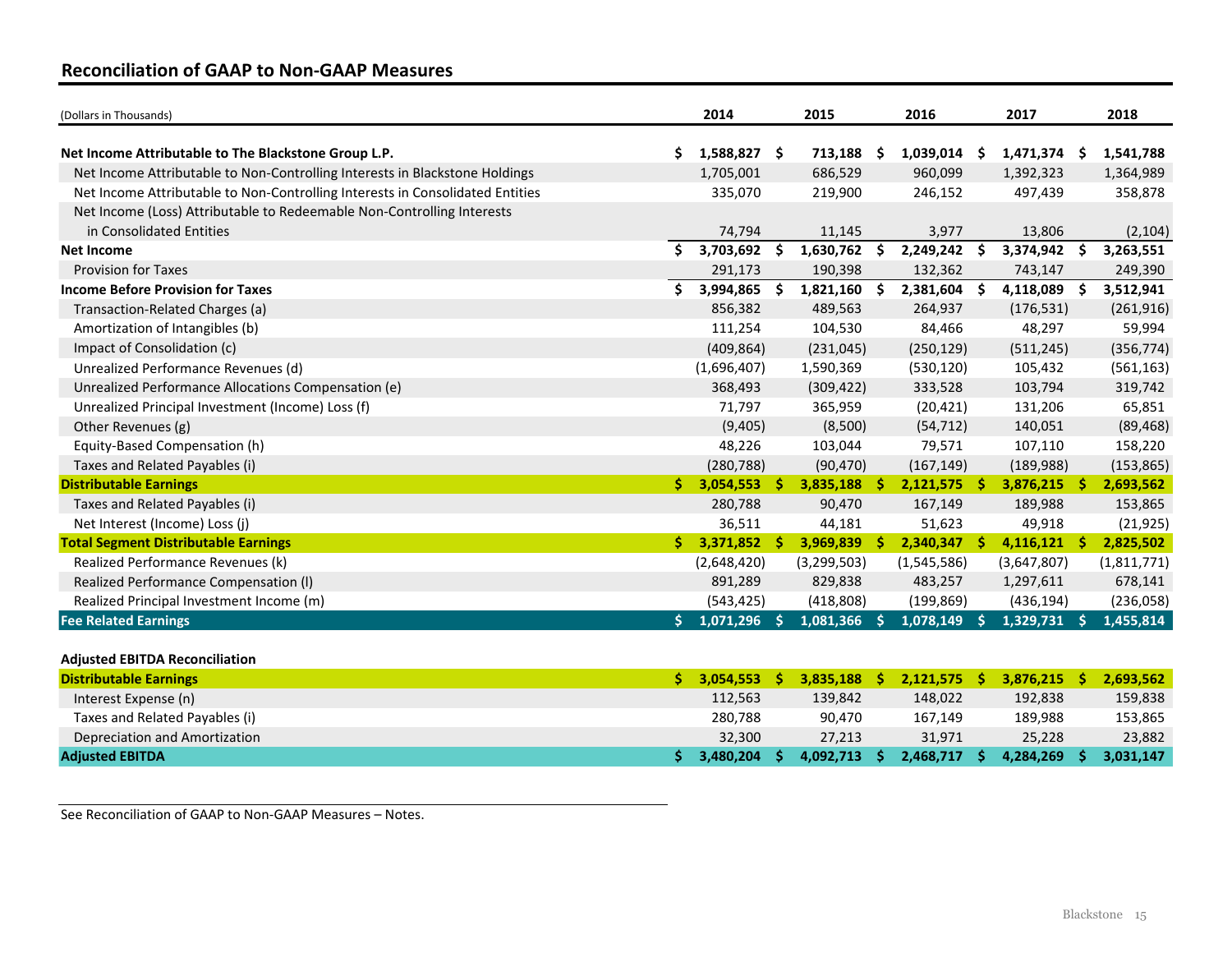Note: See Definitions.

- (a) This adjustment removes Transaction-Related Charges, which are excluded from Blackstone's segment presentation. Transaction-Related Charges arise from corporate actions including acquisitions, divestitures, and Blackstone's initial public offering. They consist primarily of equity-based compensation charges, gains and losses on contingent consideration arrangements, changes in the balance of the tax receivable agreement resulting from a change in tax law or similar event, transaction costs and any gains or losses associated with these corporate actions.
- (b) This adjustment removes the amortization of transaction-related intangibles, which are excluded from Blackstone's segment presentation. This amount includes amortization of intangibles associated with Blackstone's investment in Pátria, which is accounted for under the equity method.
- (c) This adjustment reverses the effect of consolidating Blackstone Funds, which are excluded from Blackstone's segment presentation. This adjustment includes the elimination of Blackstone's interest in these funds, the increase to revenue representing the reimbursement of certain expenses by Blackstone Funds, which are presented gross under GAAP but netted against Other Operating Expenses in the segment presentation, and the removal of amounts associated with the ownership of Blackstone consolidated operating partnerships held by non-controlling interests.
- (d) This adjustment removes Unrealized Performance Revenues on a segment basis.
- (e) This adjustment removes Unrealized Performance Allocations Compensation.
- (f) This adjustment removes Unrealized Principal Investment Income (Loss) on a segment basis.
- (g) This adjustment removes Other Revenues on a segment basis.
- (h) This adjustment removes Equity-Based Compensation on a segment basis.
- (i) Taxes represent the total GAAP tax provision adjusted to include only the current tax provision (benefit) calculated on Income (Loss) Before Provision for Taxes and adjusted to exclude the tax impact of any divestitures. Related Payables represent tax-related payables including the amount payable under the Tax Receivable Agreement.
- (j) This adjustment removes Interest and Dividend Revenue less Interest Expense on a segment basis.
- (k) This adjustment removes the total segment amounts of Realized Performance Revenues.
- (l) This adjustment removes the total segment amounts of Realized Performance Compensation.
- (m) This adjustment removes the total segment amount of Realized Principal Investment Income.
- (n) This adjustment adds back Interest Expense on a segment basis.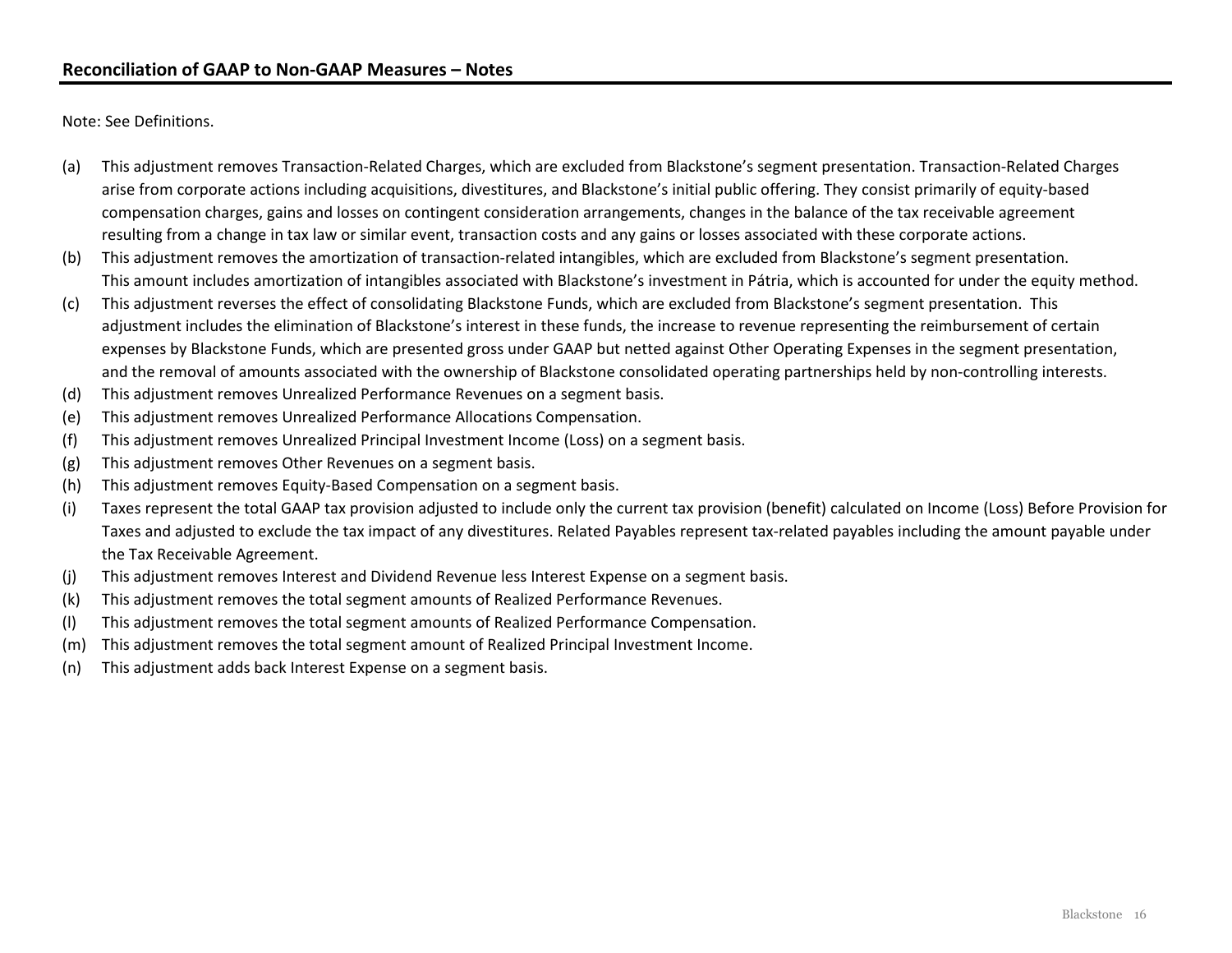#### **Investment Records as of June 30, 2019(a)**

| (Dollars in Thousands, Except Where Noted)                  | Committed                        | <b>Available</b>         |                         |                       | <b>Unrealized Investments</b> |          |                      | <b>Realized Investments</b> |              |                     | <b>Total Investments</b> |              | Net IRRs (d) |           |
|-------------------------------------------------------------|----------------------------------|--------------------------|-------------------------|-----------------------|-------------------------------|----------|----------------------|-----------------------------|--------------|---------------------|--------------------------|--------------|--------------|-----------|
| Fund (Investment Period Beginning Date / Ending Date)       | Capital                          | Capital (b)              |                         | Value                 | MOIC (c)                      | % Public |                      | Value                       | MOIC (c)     |                     | Value                    | MOIC (c)     | Realized     | Total     |
| <b>Real Estate</b>                                          |                                  |                          |                         |                       |                               |          |                      |                             |              |                     |                          |              |              |           |
| Pre-BREP                                                    | $\mathsf{\hat{S}}$<br>140,714 \$ |                          | $\ddot{\phantom{1}}$    |                       | n/a                           |          | $\ddot{\phantom{0}}$ | 345,190                     | 2.5x         | $\zeta$             | 345,190                  | 2.5x         | 33%          | 33%       |
| BREP I (Sep 1994 / Oct 1996)                                | 380,708                          |                          |                         |                       | n/a                           |          |                      | 1,327,708                   | 2.8x         |                     | 1,327,708                | 2.8x         | 40%          | 40%       |
| BREP II (Oct 1996 / Mar 1999)                               | 1,198,339                        |                          |                         |                       | n/a                           |          |                      | 2,531,614                   | 2.1x         |                     | 2,531,614                | 2.1x         | 19%          | 19%       |
| BREP III (Apr 1999 / Apr 2003)                              | 1,522,708                        | $\sim$                   |                         |                       | n/a                           |          |                      | 3,330,406                   | 2.4x         |                     | 3,330,406                | 2.4x         | 21%          | 21%       |
| BREP IV (Apr 2003 / Dec 2005)                               | 2,198,694                        |                          |                         | 85,178                | 0.1x                          | 53%      |                      | 4,493,255                   | 2.2x         |                     | 4,578,433                | 1.7x         | 28%          | 12%       |
| BREP V (Dec 2005 / Feb 2007)                                | 5,539,418                        |                          |                         | 519,637               | 1.6x                          | 33%      |                      | 12,804,964                  | 2.3x         |                     | 13,324,601               | 2.3x         | 12%          | 11%       |
| BREP VI (Feb 2007 / Aug 2011)                               | 11,060,444                       |                          |                         | 1,007,808             | 2.5x                          | 53%      |                      | 26,707,066                  | 2.5x         |                     | 27,714,874               | 2.5x         | 13%          | 13%       |
| BREP VII (Aug 2011 / Apr 2015)                              | 13,496,564                       | 1,906,353                |                         | 8,990,819             | 1.7x                          | 16%      |                      | 20,543,254                  | 2.1x         |                     | 29,534,073               | 2.0x         | 24%          | 17%       |
| BREP VIII (Apr 2015 / Jun 2019)                             | 16,585,073                       | 5,069,766                |                         | 15,875,492            | 1.4x                          | 1%       |                      | 5,251,374                   | 1.6x         |                     | 21,126,866               | 1.4x         | 27%          | 15%       |
| BREP IX (Jun 2019 / Dec 2024)                               | 19,562,369                       | 19,562,369               |                         |                       | n/a                           |          |                      |                             | n/a          |                     |                          | n/a          | n/a          | n/a       |
| <b>Total Global BREP</b>                                    |                                  | 71,685,031 \$ 26,538,488 |                         | \$26,478,934          | 1.5x                          | 9%       | ÷\$.                 | 77,334,831                  | 2.2x         |                     | \$103,813,765            | 2.0x         | 18%          | 16%       |
| BREP Int'l (Jan 2001 / Sep 2005)                            | €<br>824,172 €                   |                          | $\boldsymbol{\epsilon}$ |                       | n/a                           | $\sim$   | €                    | 1,370,659                   | 2.1x         | €                   | 1,370,659                | 2.1x         | 23%          | 23%       |
| BREP Int'l II (Sep 2005 / Jun 2008) (e)                     | 1,629,748                        |                          |                         | 167,659               | 4.4x                          |          |                      | 2,392,421                   | 1.8x         |                     | 2,560,080                | 1.8x         | 8%           | 8%        |
| BREP Europe III (Jun 2008 / Sep 2013)                       | 3,205,167                        | 465,609                  |                         | 665,111               | 0.9x                          |          |                      | 5,496,293                   | 2.5x         |                     | 6,161,404                | 2.1x         | 21%          | 15%       |
| BREP Europe IV (Sep 2013 / Dec 2016)                        | 6,709,145                        | 1,346,165                |                         | 4,161,915             | 1.6x                          | 13%      |                      | 7,564,756                   | 2.0x         |                     | 11,726,671               | 1.8x         | 24%          | 17%       |
| BREP Europe V (Dec 2016 / Jun 2022)                         | 7,944,368                        | 2,928,021                |                         | 6,474,004             | 1.3x                          |          |                      | 186,289                     | 2.4x         |                     | 6,660,293                | 1.3x         | 64%          | 17%       |
| BREP Europe VI (TBD)                                        | 7,525,683                        | 7,525,681                |                         |                       | n/a                           |          |                      |                             | n/a          |                     |                          | n/a          | n/a          | n/a       |
| <b>Total Euro BREP</b>                                      | €<br>27,838,283                  | 12,265,476<br>€          | €                       | 11,468,689            | 1.4x                          | 5%       | €                    | 17,010,418                  | 2.1x         | €                   | 28,479,107               | 1.7x         | 16%          | 14%       |
| BREP Asia I (Jun 2013 / Dec 2017)                           | 5,096,361                        | Ś<br>1,728,965           | Ŝ.                      | 4,211,773             | 1.5x                          | 11%      | <sup>\$</sup>        | 3,312,116                   | 1.8x         | Ŝ.                  | 7,523,889                | 1.6x         | 21%          | 15%       |
| BREP Asia II (Dec 2017 / Jun 2023)                          | 7,179,916                        | 5,408,481                |                         | 1,968,923             | 1.1x                          |          |                      | 2,000                       | n/m          |                     | 1,970,923                | 1.1x         | n/m          | 4%        |
| BREP Co-Investment (f)                                      | 7,045,918                        | 157,335                  |                         | 1,767,526             | 1.9x                          | 26%      |                      | 12,666,695                  | 2.1x         |                     | 14,434,221               | 2.1x         | 16%          | 16%       |
| <b>Total BREP</b>                                           | \$124,393,601                    | 47,740,949               | \$                      | 47,848,849            | 1.4x                          | 12%      | s                    | 114,954,153                 | 2.2x         |                     | 162,803,002              | 1.9x         | 18%          | 15%       |
| BPP (Various) (g)                                           | 26,737,038                       | 1,222,865                |                         | 30,407,207            | 1.2x                          |          |                      | 4,504,405                   | 2.3x         |                     | 34,911,612               | 1.3x         | n/m          | 10%       |
| BREDS High-Yield (Various) (h)                              | 12,053,117                       | 2,422,012                |                         | 3,554,670             | 1.1x                          | $\sim$   |                      | 10,742,370                  | 1.3x         |                     | 14,297,040               | 1.2x         | 11%          | 11%       |
| <b>Private Equity</b>                                       |                                  |                          |                         |                       |                               |          |                      |                             |              |                     |                          |              |              |           |
| BCP I (Oct 1987 / Oct 1993)                                 | 859,081 \$<br>\$                 |                          | \$                      |                       | n/a                           |          | \$                   | 1,741,738                   | 2.6x         | \$                  | 1,741,738                | 2.6x         | 19%          | 19%       |
| BCP II (Oct 1993 / Aug 1997)                                | 1,361,100                        |                          |                         |                       | n/a                           |          |                      | 3,256,819                   | 2.5x         |                     | 3,256,819                | 2.5x         | 32%          | 32%       |
| BCP III (Aug 1997 / Nov 2002)                               | 3,967,422                        |                          |                         |                       | n/a                           | $\sim$   |                      | 9,184,688                   | 2.3x         |                     | 9,184,688                | 2.3x         | 14%          | 14%       |
| BCOM (Jun 2000 / Jun 2006)                                  | 2,137,330                        | 24,575<br>204,794        |                         | 13,723<br>169,034     | n/a                           |          |                      | 2,953,649                   | 1.4x<br>2.9x |                     | 2,967,372                | 1.4x<br>2.9x | 6%<br>36%    | 6%<br>36% |
| BCP IV (Nov 2002 / Dec 2005)                                | 6,773,182                        |                          |                         |                       | 2.6x                          | 44%      |                      | 21,417,730                  |              |                     | 21,586,764               |              |              |           |
| BCP V (Dec 2005 / Jan 2011)<br>BCP VI (Jan 2011 / May 2016) | 21,013,586<br>15,191,541         | 1,039,733<br>1,740,222   |                         | 803,327<br>13,779,127 | 0.8x<br>1.7x                  | 38%      |                      | 37,188,995<br>13,530,145    | 1.9x<br>2.1x |                     | 37,992,322<br>27,309,272 | 1.9x<br>1.9x | 9%<br>19%    | 8%<br>13% |
| BEP I (Aug 2011 / Feb 2015)                                 | 2,435,285                        | 224,784                  |                         | 1,942,443             | 1.9x                          | 58%      |                      | 2,655,839                   | 1.9x         |                     | 4,598,282                | 1.9x         | 16%          | 14%       |
| BEP II (Feb 2015 / Feb 2021)                                | 4,912,842                        | 857,610                  |                         | 4,410,554             | 1.3x                          |          |                      | 269,992                     | 1.8x         |                     | 4,680,546                | 1.3x         | 24%          | 9%        |
| BCP VII (May 2016 / May 2022)                               | 18,787,568                       | 7,414,455                |                         | 12,744,292            | 1.4x                          | 0%       |                      | 1,167,223                   | 1.7x         |                     | 13,911,515               | 1.4x         | 42%          | 19%       |
| BCP Asia (Dec 2017 / Dec 2023)                              | 2,389,096                        | 1,495,423                |                         | 565,977               | 1.3x                          |          |                      |                             | n/a          |                     | 565,977                  | 1.3x         | n/a          | 37%       |
| BEP III (TBD)                                               | 3,808,631                        | 3,808,631                |                         |                       | n/a                           |          |                      |                             | n/a          |                     |                          | n/a          | n/a          | n/a       |
| <b>BCP VIII (TBD)</b>                                       | 23,186,208                       | 23,186,208               |                         |                       | n/a                           |          |                      |                             | n/a          |                     |                          | n/a          | n/a          | n/a       |
| <b>Total Corporate Private Equity</b>                       | 106,822,872                      | 39,996,435               |                         | 34,428,477            | 1.5x                          | 19%      |                      | 93,366,818                  | 2.1x         |                     | 127,795,295              | 1.9x         | 16%          | 15%       |
| <b>Tactical Opportunities (Various)</b>                     | 23,700,086                       | 10,574,775               |                         | 10,193,246            | 1.2x                          | 10%      |                      | 7,679,719                   | 1.7x         |                     | 17,872,965               | 1.4x         | 21%          | 10%       |
| Tactical Opportunities Co-Investment and Other (Various)    | 5,938,806                        | 1,955,170                |                         | 3,777,453             | 1.2x                          | 5%       |                      | 1,767,187                   | 1.5x         |                     | 5,544,640                | 1.3x         | 24%          | 12%       |
| <b>Total Tactical Opportunities</b>                         | 29,638,892                       | 12,529,945               |                         | 13,970,699            | 1.2x                          | 9%       |                      | 9,446,906                   | 1.7x         |                     | 23,417,605               | 1.4x         | 21%          | 11%       |
| Strategic Partners I-V (Various) (i)                        | 11,862,601                       | 1,752,541                |                         | 1,281,172             | n/m                           |          |                      | 16,352,178                  | n/m          |                     | 17,633,350               | 1.5x         | n/a          | 13%       |
| Strategic Partners VI (Apr 2014 / Apr 2016) (i)             | 4,362,750                        | 1,123,539                |                         | 1,590,319             | n/m                           |          |                      | 2,956,879                   | n/m          |                     | 4,547,198                | 1.5x         | n/a          | 17%       |
| Strategic Partners VII (May 2016 / Mar 2019) (i)            | 7,489,970                        | 2,489,452                |                         | 5,673,278             | n/m                           |          |                      | 885,791                     | n/m          |                     | 6,559,069                | 1.4x         | n/a          | 25%       |
| Strategic Partners RA II (May 2017 / Mar 2022) (i)          | 1,749,807                        | 684,257                  |                         | 730,741               | n/m                           |          |                      | 109,311                     | n/m          |                     | 840,052                  | 1.2x         | n/a          | 17%       |
| Strategic Partners VIII (Mar 2019 / Jul 2023) (i)           | 10,533,600                       | 7,676,804                |                         | 591,603               | n/m                           |          |                      |                             | n/a          |                     | 591,603                  | 1.0x         | n/a          | n/m       |
| Strategic Partners RE, SMA and Other (Various) (i)          | 5,665,536                        | 1,881,140                |                         | 1,926,558             | n/m                           | $\sim$   |                      | 968,040                     | n/m          |                     | 2,894,598                | 1.3x         | n/a          | 17%       |
| <b>Total Strategic Partners</b>                             | 41,664,264                       | 15,607,733               |                         | 11,793,671            | n/m                           |          |                      | 21,272,199                  | n/m          |                     | 33,065,870               | 1.4x         | n/a          | 14%       |
| BCEP (Jan 2017 / Jan 2021) (j)                              | 4,755,613                        | 2,281,812                |                         | 3,102,524             | 1.2x                          | $\sim$   |                      | 378,007                     | 1.6x         |                     | 3,480,531                | 1.3x         | 27%          | 14%       |
| <b>BIP</b> (Various)                                        | 13,659,163                       | 12,471,902               |                         | 1,187,262             | 1.0x                          | 100%     |                      |                             | n/a          |                     | 1,187,262                | 1.0x         | n/a          | n/m       |
| <b>Hedge Fund Solutions</b>                                 |                                  |                          |                         |                       |                               |          |                      |                             |              |                     |                          |              |              |           |
| Total Strategic Capital Holdings (Dec 2013 / Jun 2020) (k)  | $$3,378,575$ \$                  | 730,855                  | \$                      | 1,676,269             | 1.1x                          |          | \$                   | 392,301                     | n/m          | $\ddot{\mathbf{S}}$ | 2,068,570                | 1.4x         | n/a          | 9%        |
| Credit (I)                                                  |                                  |                          |                         |                       |                               |          |                      |                             |              |                     |                          |              |              |           |
| Mezzanine I (Jul 2007 / Oct 2011)                           | 2,000,000                        | 97,114                   | Ŝ.                      | 22,864                | 1.2x                          |          | \$                   | 4,772,270                   | 1.6x         |                     | 4,795,134                | 1.6x         | n/a          | 17%       |
| Mezzanine II (Nov 2011 / Nov 2016)                          | 4,120,000                        | 1,078,506                |                         | 1,898,494             | 1.0x                          | 7%       |                      | 4,816,985                   | 1.6x         |                     | 6,715,479                | 1.4x         | n/a          | 12%       |
| Mezzanine III (Sep 2016 / Sep 2021)                         | 6,639,133                        | 2,260,839                |                         | 4,323,712             | 1.1x                          | 2%       |                      | 1,248,248                   | 1.6x         |                     | 5,571,960                | 1.2x         | n/a          | 13%       |
| Stressed / Distressed Investing I (Sep 2009 / May 2013)     | 3,253,143                        | 135,000                  |                         | 201,288               | 0.4x                          | 0%       |                      | 5,744,873                   | 1.6x         |                     | 5,946,161                | 1.4x         | n/a          | 10%       |
| Stressed / Distressed Investing II (Jun 2013 / Jun 2018)    | 5,125,000                        | 540,145                  |                         | 1,686,278             | 0.8x                          | 18%      |                      | 3,971,120                   | 1.3x         |                     | 5,657,398                | 1.1x         | n/a          | 5%        |
| Stressed / Distressed Investing III (Dec 2017/ Dec 2022)    | 7,356,380                        | 5,447,806                |                         | 1,780,427             | 1.0x                          | 2%       |                      | 553,681                     | 1.3x         |                     | 2,334,108                | 1.1x         | n/a          | 15%       |
| Energy Select Opportunities (Nov 2015 / Nov 2018)           | 2,856,867                        | 884,658                  |                         | 2,022,053             | 1.2x                          |          |                      | 670,729                     | 1.6x         |                     | 2,692,782                | 1.3x         | n/a          | 12%       |
| Energy Select Opportunities II (Feb 2019 / Feb 2024)        | 3,347,431                        | 2,976,038                |                         | 489,928               | 1.0x                          |          |                      |                             | n/a          |                     | 489,928                  | 1.0x         | n/a          | n/m       |
| Euro                                                        |                                  |                          |                         |                       |                               |          |                      |                             |              |                     |                          |              |              |           |
| European Senior Debt Fund (Feb 2015 / Feb 2019)             | 1,964,689 €<br>€                 | 318,903                  | €                       | 2,108,075             | 1.0x                          |          | €                    | 940,008                     | 1.6x         | €                   | 3,048,083                | 1.2x         | n/a          | 10%       |
| European Senior Debt Fund II (Jun 2019 / Jun 2024)          | 629,740                          | 476,310<br>€             | €                       | 152,443               | 1.0x                          |          | €                    |                             | n/a          | €                   | 152,443                  | 1.0x         | n/a          | n/m       |
| <b>Total Credit</b>                                         | \$ 37,678,960 \$ 14,325,694      |                          |                         | \$14.999.276          | 1.0x                          | 4%       | S.                   | 22.853.291                  | 1.5x         |                     | \$37,852,567             | 1.3x         | n/a          | 12%       |

See Investment Records as of June 30, 2019 – Notes.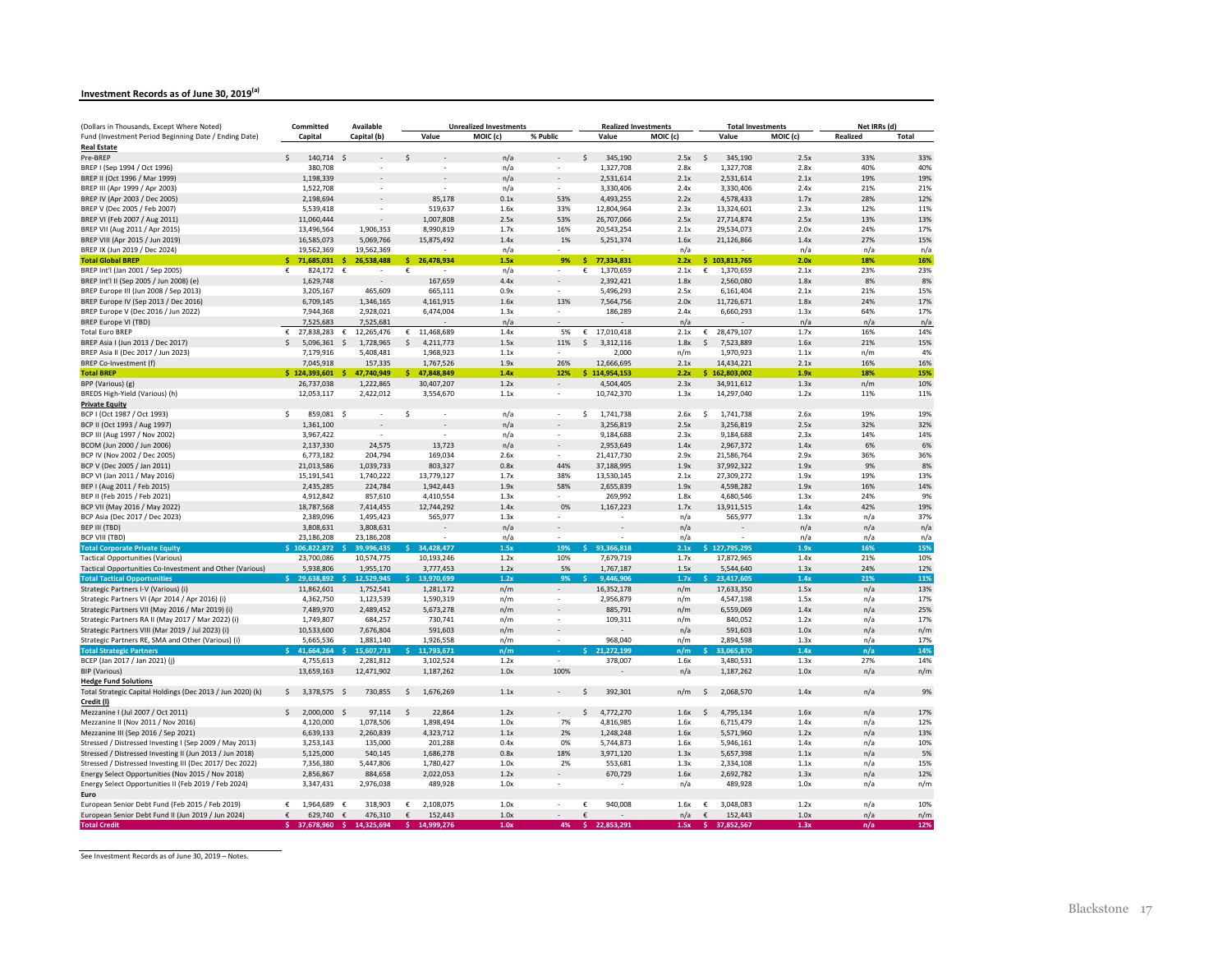### **Investment Records as of June 30, 2019 – Notes**

**The returns presented herein represent those of the applicable Blackstone Funds and not those of The Blackstone Group Inc.**

- n/m Not meaningful generally due to the limited time since initial investment.
- n/a Not applicable.
- (a) Preliminary. Excludes investment vehicles where Blackstone does not earn fees.
- (b) Available Capital represents total investable capital commitments, including side-by-side, adjusted for certain expenses and expired or recallable capital and may include leverage, less invested capital. This amount is not reduced by outstanding commitments to investments.
- (c) Multiple of Invested Capital ("MOIC") represents carrying value, before management fees, expenses and Performance Revenues, divided by invested capital.
- (d) Net Internal Rate of Return ("IRR") represents the annualized inception to June 30, 2019 IRR on total invested capital based on realized proceeds and unrealized value, as applicable, after management fees, expenses and Performance Revenues. IRRs are calculated using actual timing of limited partner cash flows. Initial inception date cash flows may differ from the Investment Record Beginning Date.
- (e) The 8% Realized Net IRR and 8% Total Net IRR exclude investors that opted out of the Hilton investment opportunity. Overall BREP International II performance reflects a 7% Realized Net IRR and a 7% Total Net IRR.
- (f) BREP Co-Investment represents co-investment capital raised for various BREP investments. The Net IRR reflected is calculated by aggregating each co-investment's realized proceeds and unrealized value, as applicable, after management fees, expenses and Performance Revenues.
- (g) BPP represents the core+ real estate funds which invest with a more modest risk profile and lower leverage. Excludes BREIT.
- (h) BREDS High-Yield represents the flagship real estate debt drawdown funds only and excludes BREDS High-Grade.
- (i) Realizations are treated as return of capital until fully recovered and therefore unrealized and realized MOICs are not meaningful. If information is not available on a timely basis, returns are calculated from results that are reported on a three month lag.
- (j) BCEP, or Blackstone Core Equity Partners, is a core private equity fund which invests with a more modest risk profile and longer hold period.
- (k) Represents Blackstone Strategic Capital Holdings (including Co-investment) which is focused on acquiring strategic minority positions in alternative asset managers.
- (l) Funds presented represent the flagship credit drawdown funds only. The Total Credit Net IRR is the combined IRR of the credit drawdown funds presented.